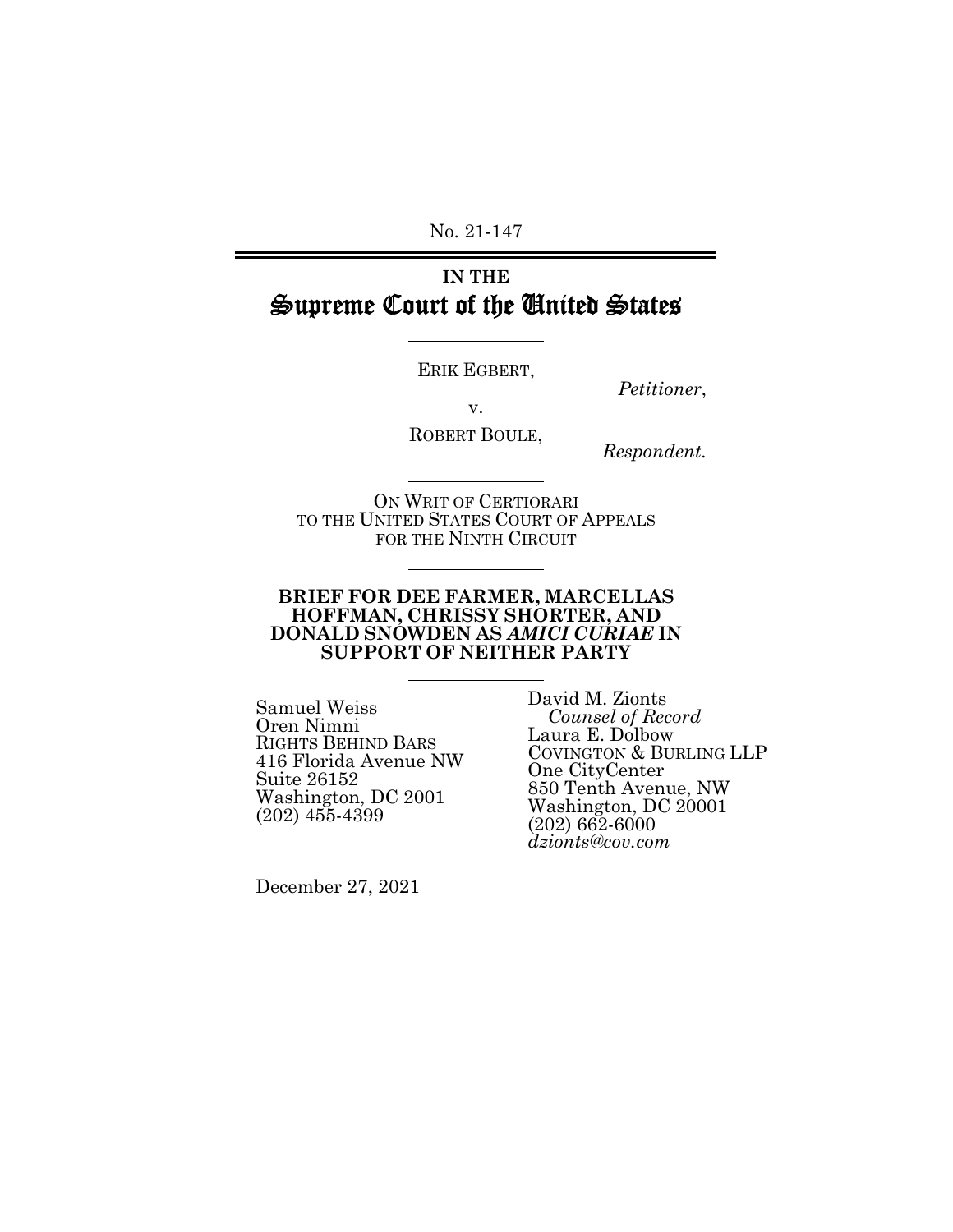# **TABLE OF CONTENTS**

|   | INTEREST OF THE AMICI CURIAE                                                                                                                                        |   |
|---|---------------------------------------------------------------------------------------------------------------------------------------------------------------------|---|
|   | <b>INTRODUCTION AND SUMMARY OF</b>                                                                                                                                  |   |
|   |                                                                                                                                                                     | 8 |
| L | The Court's recent cases have rejected<br>extensions of <i>Bivens</i> on extraordinary<br>facts, but district courts have<br>misapplied those decisions to cut back |   |
| П | The Court should take care in this case<br>not to inadvertently pre-judge questions<br>about the continuing validity of core                                        |   |
| Ш | Congressional action has consistently<br>pre-supposed that core Bivens remedies                                                                                     |   |
|   |                                                                                                                                                                     |   |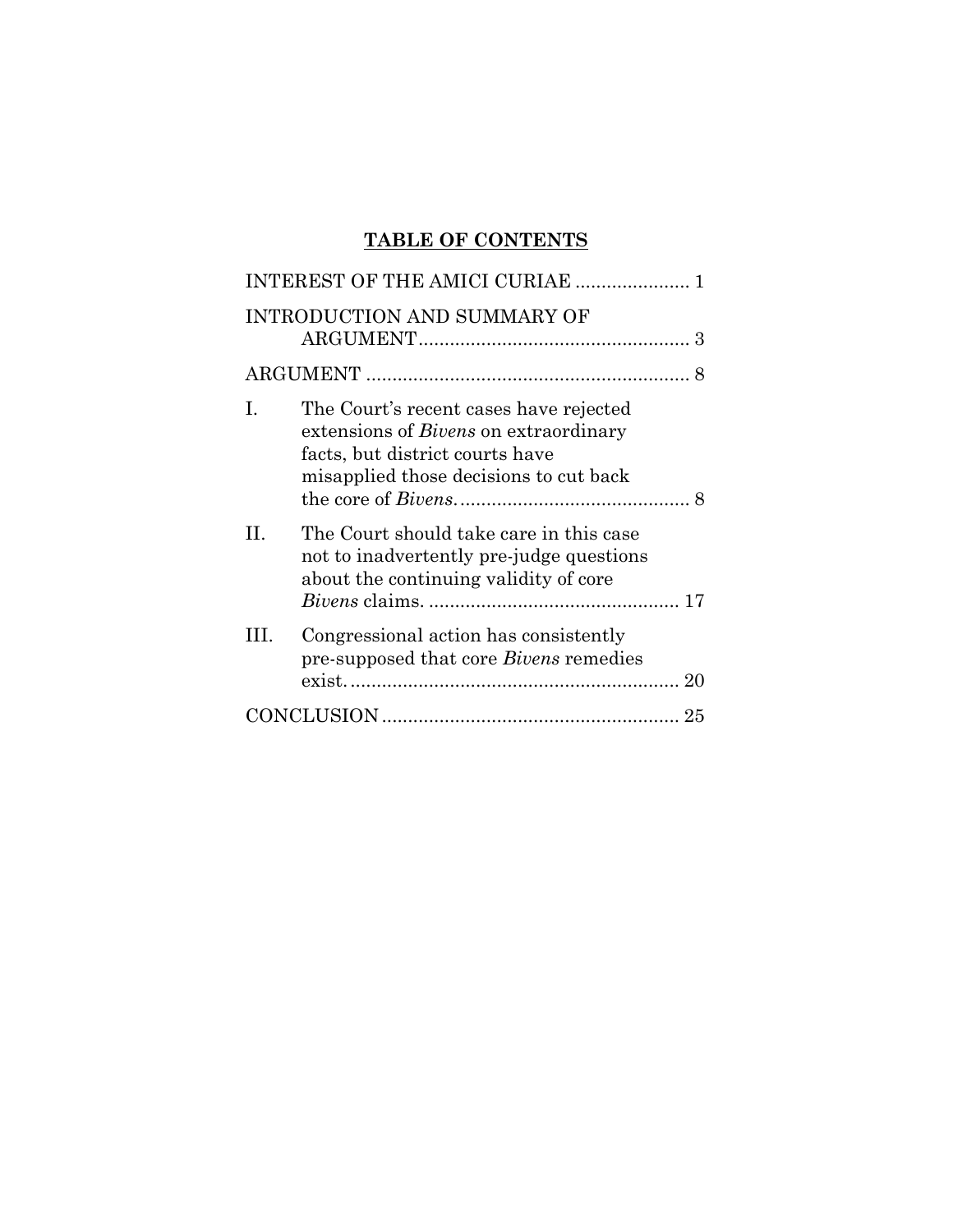# **TABLE OF AUTHORITIES**

# **Page(s)**

## **Cases**

| Anderson v. United States,<br>No. 4:18-cv-0871, 2021 WL 4990798                                                                            |
|--------------------------------------------------------------------------------------------------------------------------------------------|
| Bivens v. Six Unknown Named Fed.<br><i>Narcotics Agents, 403 U.S. 388</i>                                                                  |
| Carlson v. Green.                                                                                                                          |
| Califano v. Yamasaki,                                                                                                                      |
| Correctional Services Corp. v. Malesko,                                                                                                    |
| Egbert v. Boule,                                                                                                                           |
| Farmer v. Brennan,                                                                                                                         |
| Freeman v. Provost,<br>No. 3:19-cv-421, 2021 WL 710376<br>(S.D. Miss. Jan. 27, 2021), <i>adopted</i><br>by 2021 WL 709704 (S.D. Miss. Feb. |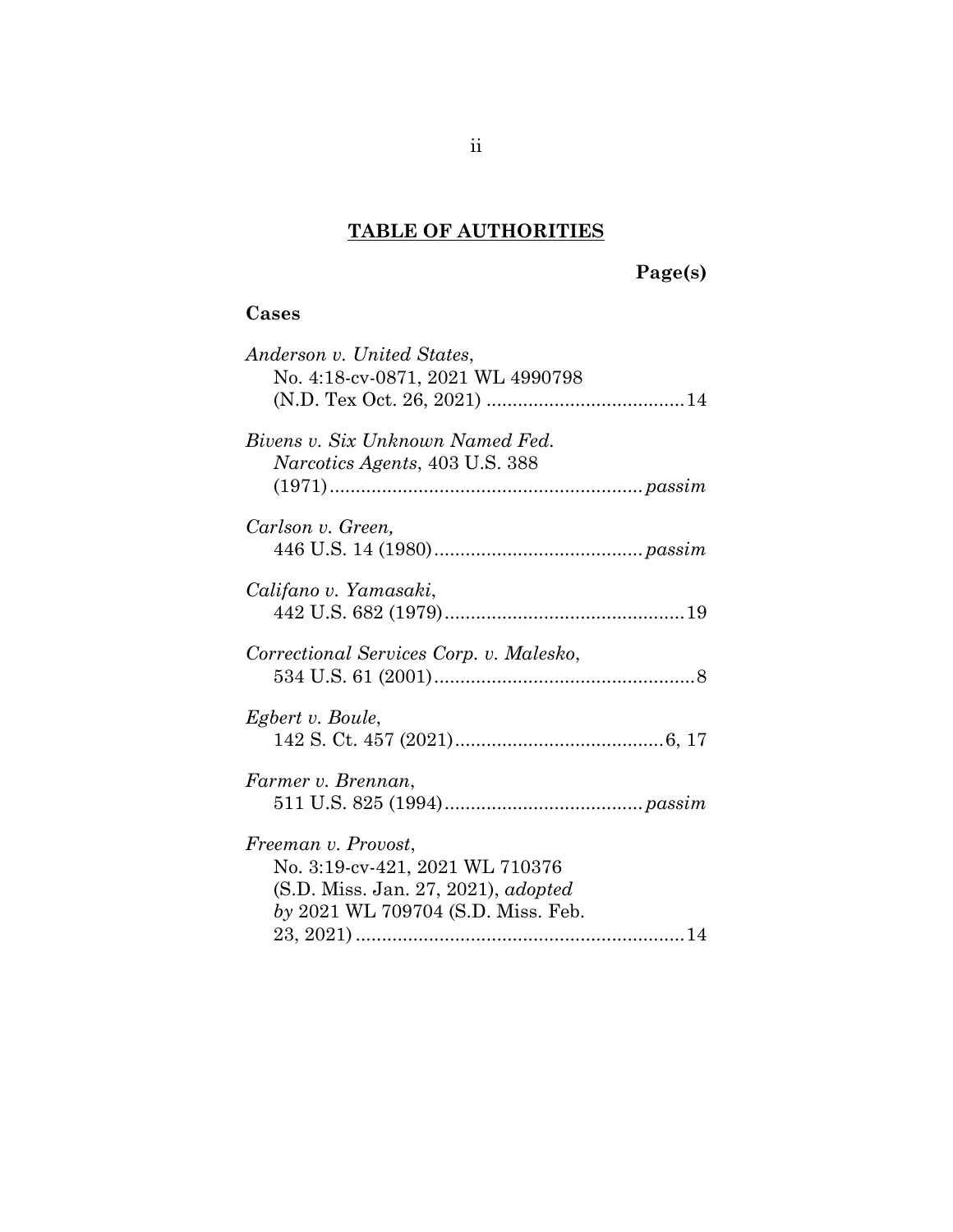| Harris v. United States,<br>No. 1:17-cv-01683, 2018 WL 3203122<br>(E.D. Cal. Jun. 28, 2018), vacated on<br>other grounds by 2018 WL 3472523   |  |
|-----------------------------------------------------------------------------------------------------------------------------------------------|--|
| Harrison v. Nash,<br>No. 3:20-cv-374, 2021 WL 2005489<br>(S.D. Miss. Apr. 26, 2021), <i>adopted</i><br>by 2021 WL 2006293 (S.D. Miss.         |  |
| Hernandez v. Mesa,                                                                                                                            |  |
| Hoffman v. Preston,<br>No. 1:16-cv-01617, 2019 WL 5188927<br>(E.D. Cal. Oct. 15, 2019), <i>adopted by</i><br>2020 WL 58039 (E.D. Cal. Jan. 6, |  |
| Hoffman v. Preston,<br>No. 1:16-cv-01617, 2020 WL 58039                                                                                       |  |
| Hoffman v. Preston,                                                                                                                           |  |
| Longworth v. Mansukhani,<br>No. 5:19-ct-3199, 2021 WL 4472902                                                                                 |  |
| McCarthy v. Madigan,                                                                                                                          |  |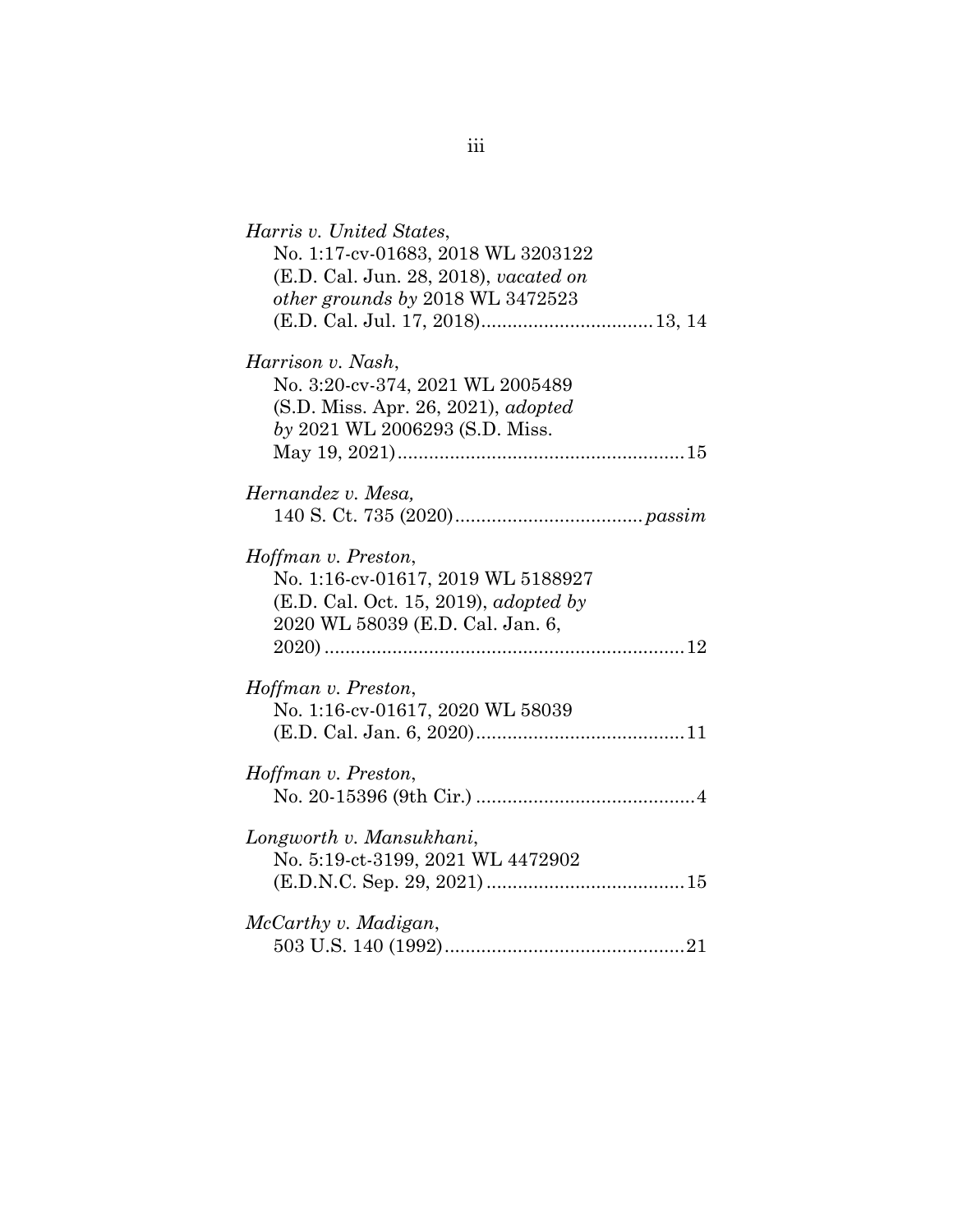| Miles v. Apex Marine Corp.,                                                                                                    |
|--------------------------------------------------------------------------------------------------------------------------------|
| Millbrook v. Spitz,<br>No. 1:18-cv-01962, 2019 WL 4594275                                                                      |
| PDK Labs. Inc. v. U.S. DEA,<br>362 F.3d 786 (D.C. Cir. 2004)                                                                   |
| Porter v. Nussle,                                                                                                              |
| Shorter v. United States,                                                                                                      |
| Shorter v. United States,<br>No. CV-19-16627, 2020 WL 4188455<br>(D.N.J. Jul. 21, 2020), rev'd 12 F.4th                        |
| Snowden v. Henning,<br>No. 19-cv-01322, 2021 WL 806724                                                                         |
| Snowden v. Henning,                                                                                                            |
| Winstead v. Matevousian,<br>No. 1:17-cv-00951, 2018 WL<br>2021040 (E.D. Cal. May 1, 2018),<br>adopted by 2018 WL 3357437 (E.D. |

iv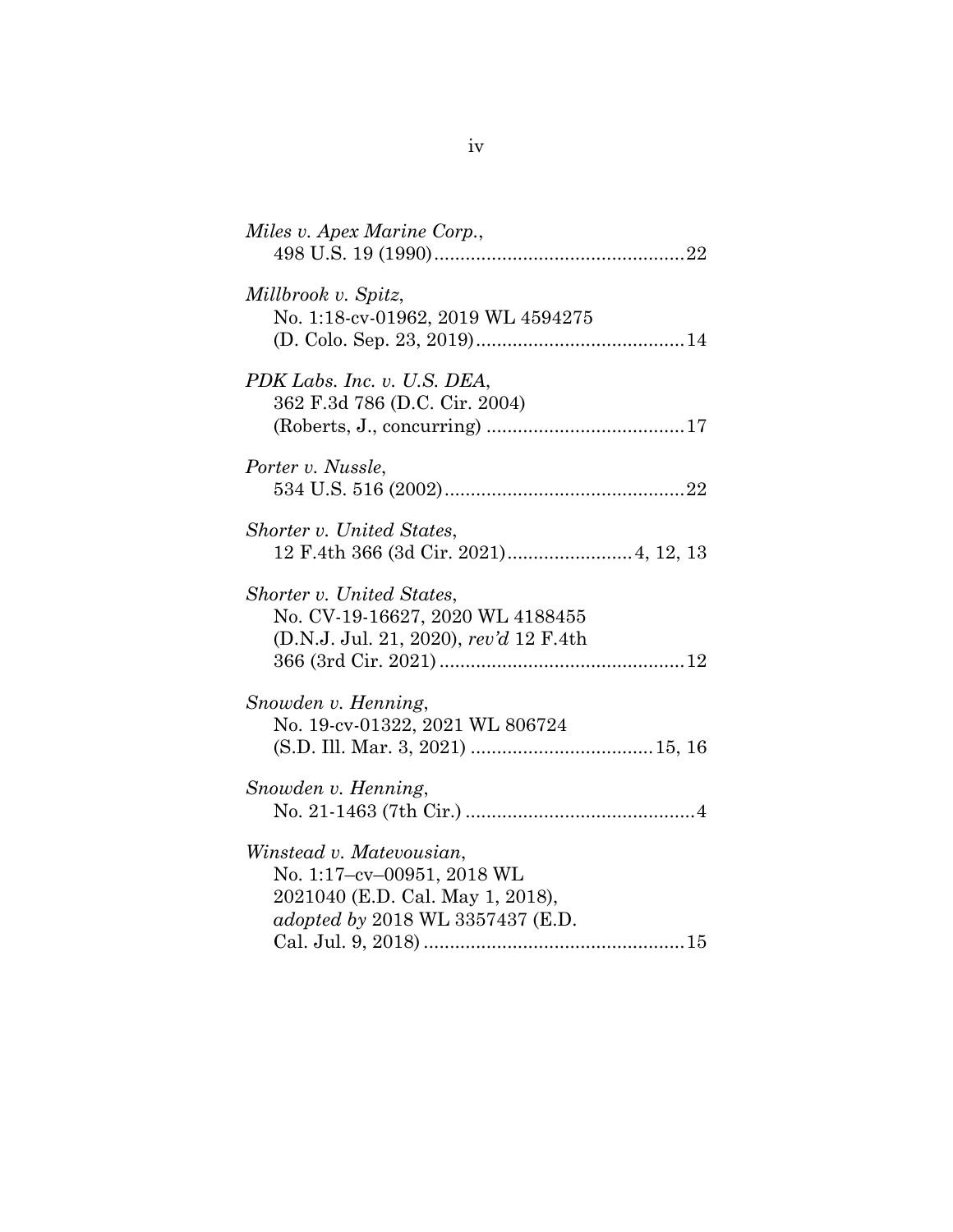| Ziglar v. Abbasi, |  |
|-------------------|--|
|                   |  |

# **Statutes**

## **Other Authorities**

| 141 Cong. Rec. H14078, H14105 (daily    |  |
|-----------------------------------------|--|
| 142 Cong. Rec. S2298-99 (daily ed. Mar. |  |
|                                         |  |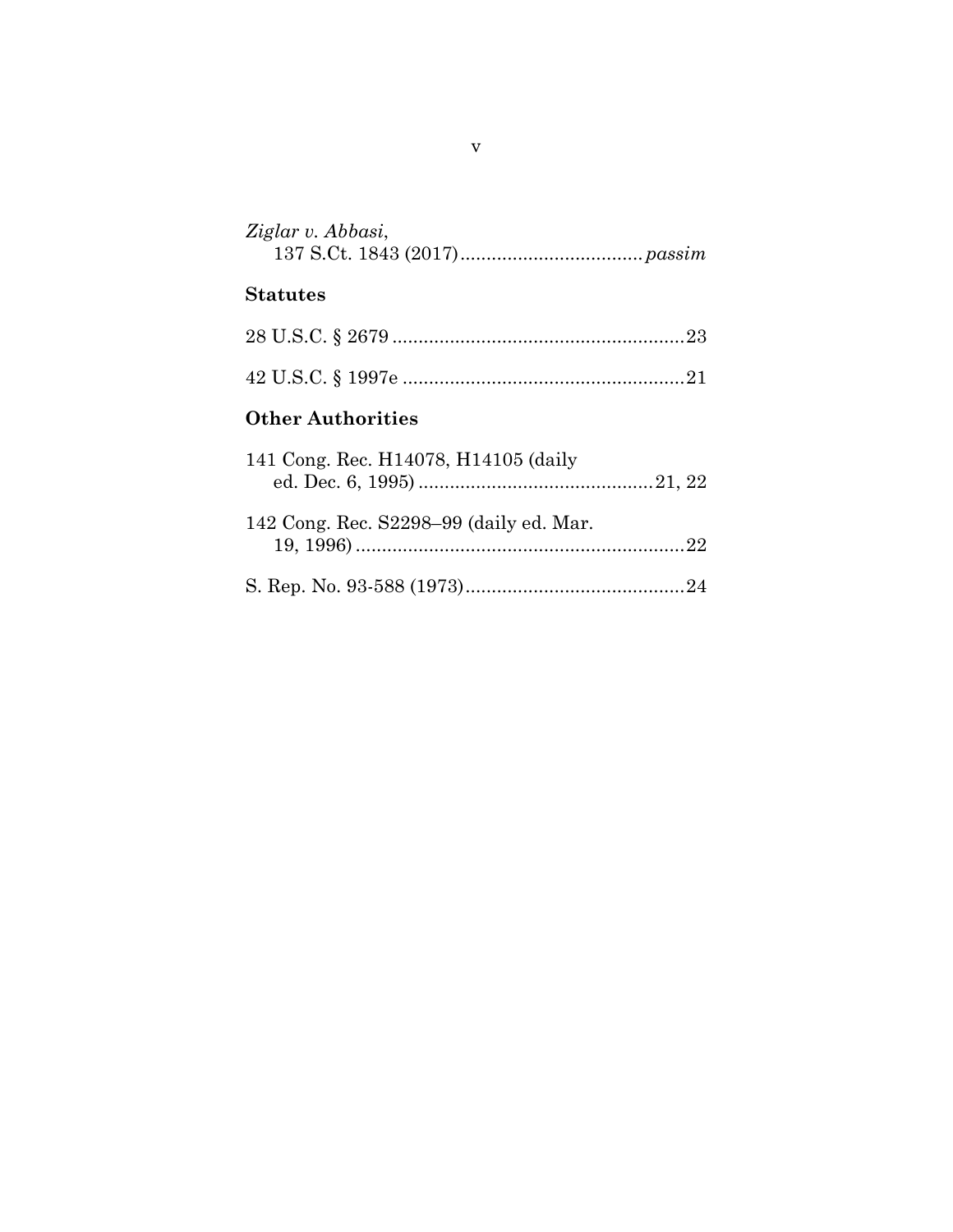#### **INTEREST OF THE AMICI CURIAE<sup>1</sup>**

<span id="page-6-0"></span>*Amici* — Dee Farmer, Marcellas Hoffman, Chrissy Shorter, and Donald Snowden — are individuals who have experienced serious violations of their constitutional rights by federal officers involved in domestic law enforcement. Ms. Farmer was the successful petitioner in *Farmer v. Brennan*, 511 U.S. 825 (1994), where this Court vacated the dismissal of her *Bivens* claim that prison officials were deliberately indifferent in violation of the Eighth Amendment in failing to protect her from sexual assault.

<span id="page-6-1"></span>Mr. Hoffman, Ms. Shorter, and Mr. Snowden have more recently brought claims that fall within the traditional heartland of *Bivens*, but in each case district courts have dismissed those claims on a flawed understanding of this Court's recent *Bivens* jurisprudence. Some of these claims are currently on appeal. As victims of constitutional violations by federal officers, *amici* have a strong interest in the development of the *Bivens* doctrine.

This Court's recent *Bivens* cases have presented unique situations featuring pronounced separationof-powers sensitivities. In the present case, the Court will have to decide how its *Bivens* framework applies to claims involving border agents charged with enforcing the country's laws near the United States Border.

l

<sup>1</sup> Pursuant to Rule 37.6, *amici* affirm that no counsel for a party authored this brief in whole or in part and that no person other than *amici* or their counsel made any monetary contributions intended to fund the preparation or submission of this brief. Pursuant to Rule 37.3(a), *amici* affirm that both parties consented to the filing of the brief.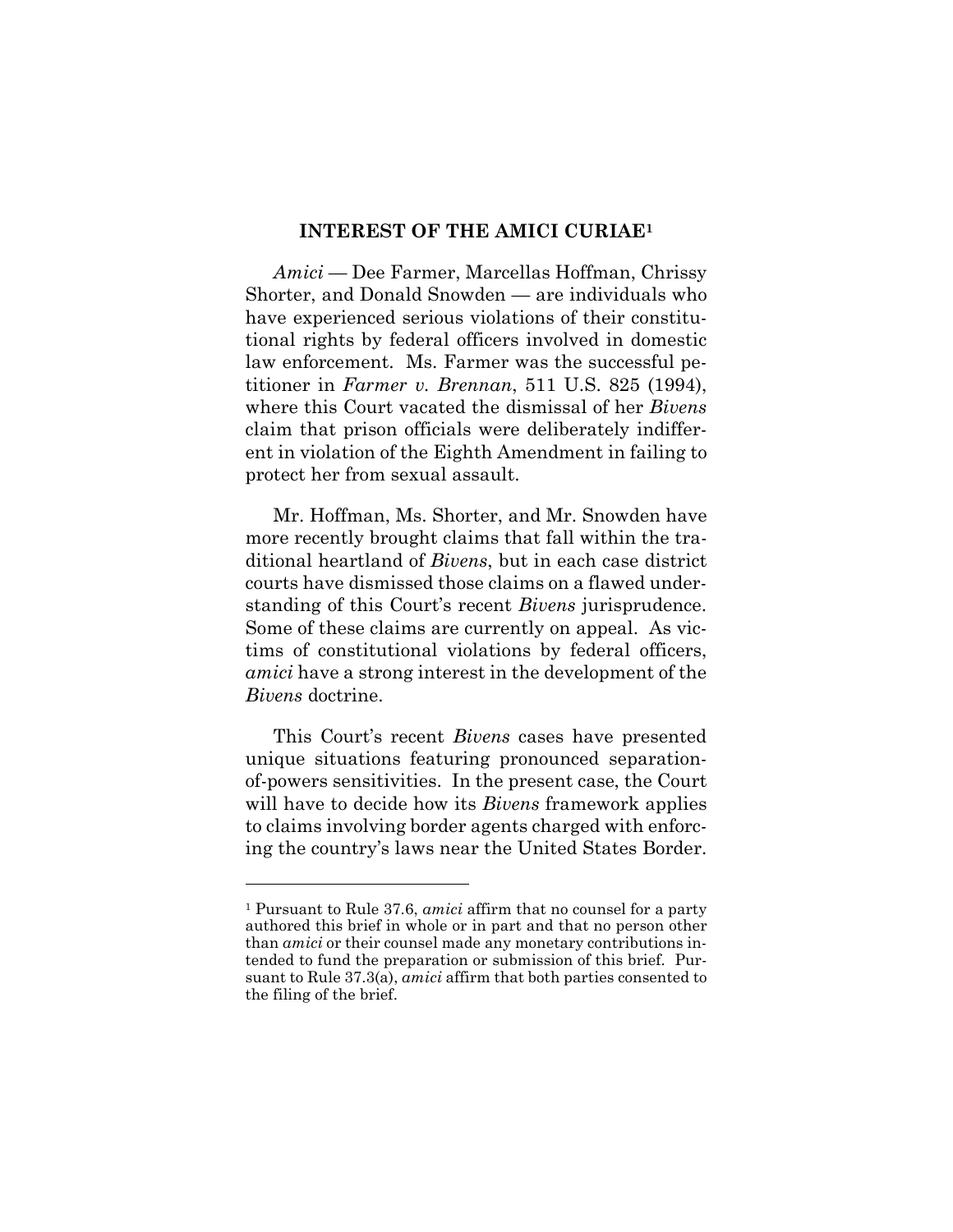But whichever side of the line the Court decides these claims should fall, it should take care not to decide claims that are not before it. With this brief, *amici* seek to bring to the Court's attention a discrete set of serious constitutional claims, involving constitutional violations by line-level federal officers in ordinary domestic law enforcement, which fall squarely within the historical core of the *Bivens* doctrine. These are valid *Bivens* claims under this Court's cases, as *amici* are presently arguing or have argued in their own cases. This Court was presented with a request to consider whether *Bivens* should be overruled, but did not grant certiorari on that question. Having rejected a request to reconsider *Bivens*, the Court should take care to decide the limited issues before it in a limited way, without inadvertently casting doubt on core *Bivens* claims that are not presently before it.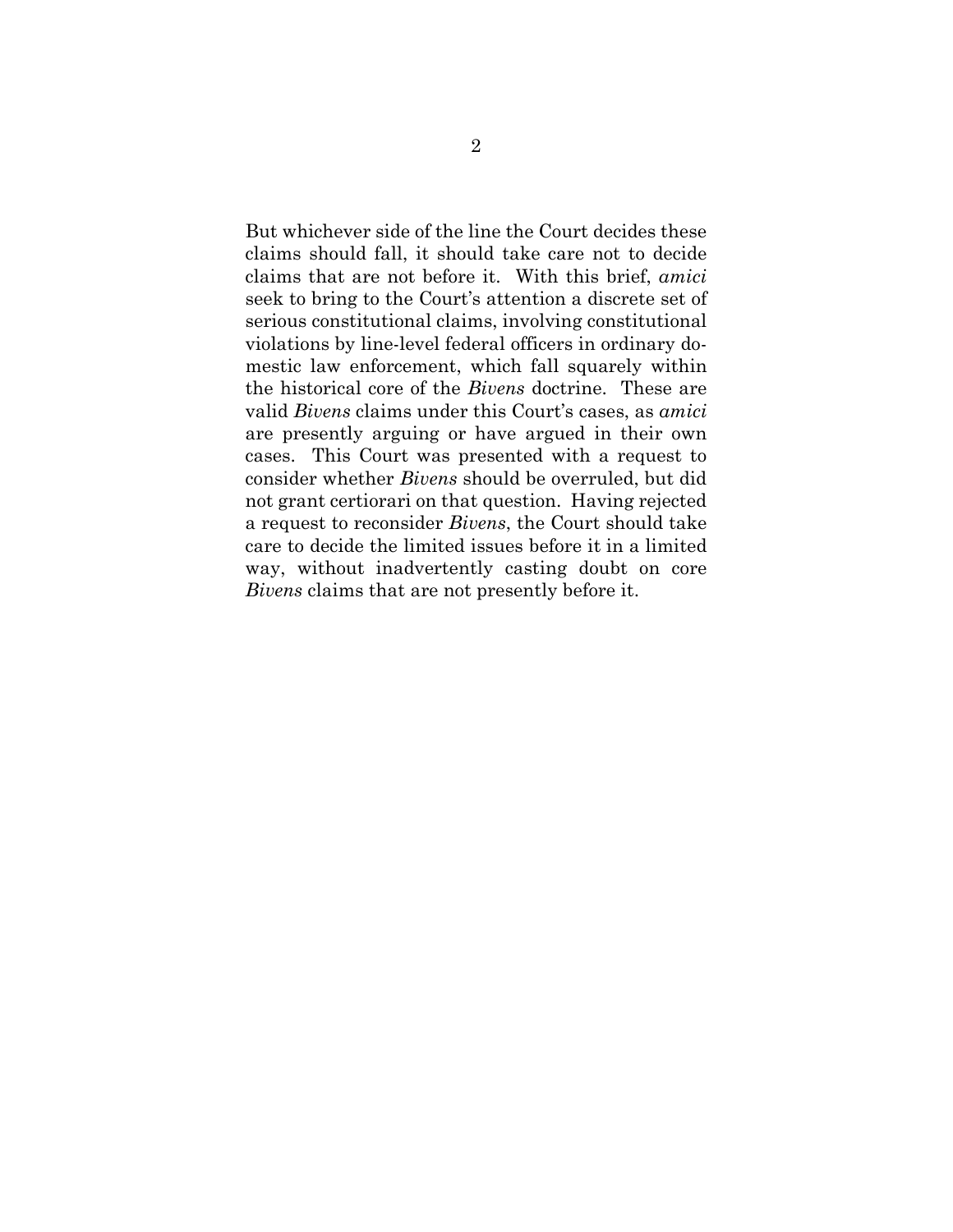### <span id="page-8-0"></span>**INTRODUCTION AND SUMMARY OF ARGUMENT**

*Amicus* Marcellas Hoffman was brutally assaulted in his prison cell after a federal prison guard offered to pay other inmates to attack him. *Amicus* Chrissy Shorter was raped and stabbed after prison officials determined that she was at high risk for sexual assault as a transgender woman who had been assaulted at a prior facility, yet refused to take steps to protect her. *Amicus* Donald Snowden was punched in the face by a federal drug agent who left him with a fractured eye-socket, despite Mr. Snowden doing nothing to resist arrest.

<span id="page-8-1"></span>Mr. Hoffman, Ms. Shorter, and Mr. Snowden share a few things in common. Each of them suffered serious violations of their clearly established constitutional rights. Each of them was injured by wrongdoing in the "common and recurrent sphere of law enforcement" addressed by prior recognized *Bivens* claims, *Ziglar v. Abbasi*, 137 S. Ct. 1843, 1857 (2017) – not at the border and not in the context of any national security operation. Each of them sued the individual law enforcement officers that injured them – not seeking to change any agency's policy, but seeking compensation for actions that *violated* agency policies, in addition to the Constitution. Last but not least, each of them had their lawsuits thrown out by district courts irrespective of the truth of their allegations, but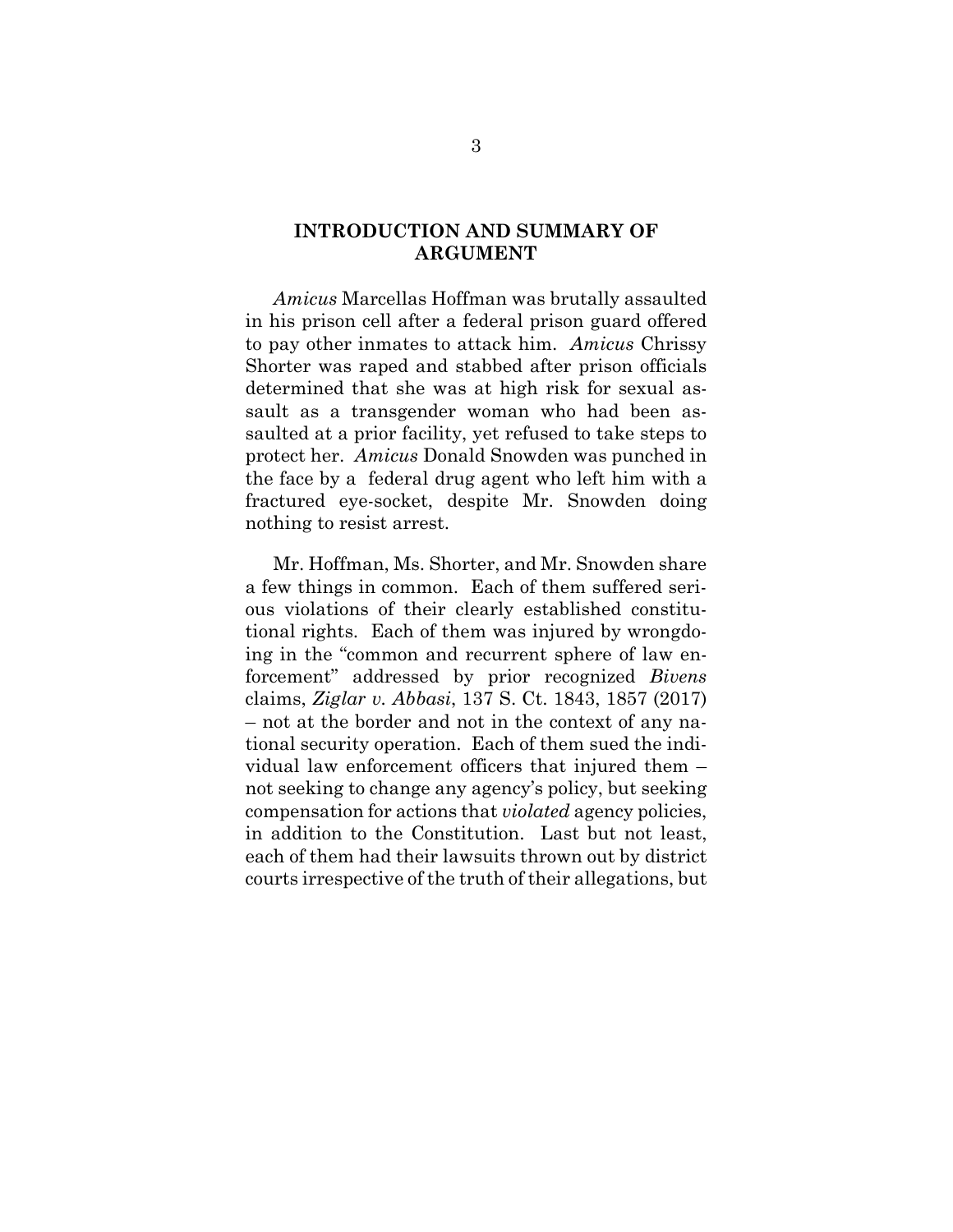on the view that this Court's recent *Bivens* cases required that *amici* be denied a remedy for the abuses they suffered.<sup>2</sup>

These are just a few cases that reflect a disturbing trend. This Court's recent decisions have reined in the incautious expansion of *Bivens* remedies, but they have studiously avoided overruling *Bivens* and its progeny, and have also declined to foreclose modest extensions that do not implicate separation-of-powers considerations warranting hesitation. Lower courts are nonetheless misapplying these cases to deny *Bivens* remedies in run-of-the-mill *Bivens* cases. *Amici* have brought textbook *Bivens* claims alleging that line-level federal officers violated their constitutional rights in the course of ordinary domestic law enforcement. These and other courts are misapplying the framework this Court laid out in *Abbasi*.

The *Abbasi* framework does not suggest that runof-the-mill *Bivens* claims against line-level domestic law enforcement officers should be automatically dismissed. To the contrary, this Court in *Abbasi* emphasized that "it must be understood that this opinion is not intended to cast doubt on the continued force, or even necessity, of *Bivens* in the search-and-seizure context in which it arose." *Abbasi*, 137 S. Ct. at 1856. The claims in which the Court has declined to extend a *Bivens* remedy under the *Abbasi* framework were

l

<span id="page-9-2"></span><span id="page-9-1"></span><span id="page-9-0"></span><sup>2</sup> The Third Circuit recently reversed the dismissal of Chrissy Shorter's case, correctly concluding that a *Bivens* remedy is available. *Shorter v. United States*, 12 F.4th 366 (3d Cir. 2021). Mr. Hoffman's and Mr. Snowden's cases are currently on appeal. *Hoffman v. Preston*, No. 20-15396 (9th Cir.); *Snowden v. Henning*, No. 21-1463 (7th Cir.).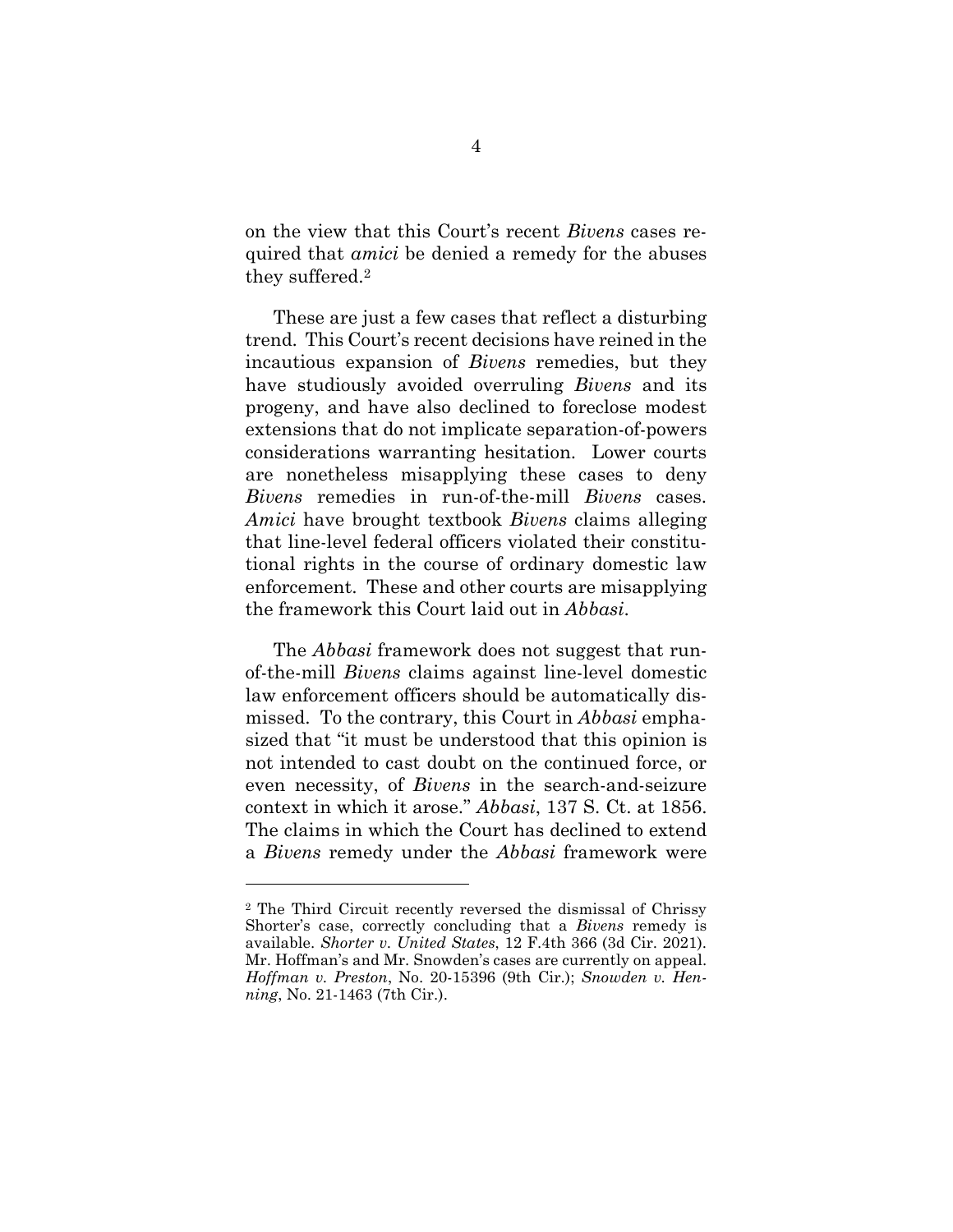based on extraordinary facts that bore "little resemblance" to the *Bivens* claims the Court has recognized in the past. *Abbasi*, 137 S. Ct. at 1860. The claims in *Abbasi* involved challenges to high-level policy decisions in the wake of a major terrorist attack, and the claims in *Hernandez* involved a cross-border shooting that had been the subject of disagreement between the United States and Mexico. *Hernandez v. Mesa*, 140 S. Ct. 735 (2020). These claims involved complex separation-of-powers concerns that were not present in prior cases like *Bivens* and *Carlson*, which involved challenges to individual instances of misconduct by rank-and-file law enforcement officers involved in domestic law enforcement. *Carlson v. Green*, 446 U.S. 14 (1980).

In presenting a clean break between *Bivens* and *Carlson* on the one hand and *Abbasi* and *Hernandez* on the other, Petitioner never once mentions an important case decided by this Court: *amicus* Dee Farmer's. Ms. Farmer, a transgender woman, brought an Eighth Amendment deliberate indifference claim for being raped in her cell after prison officials transferred her to the general population of a notoriously violent facility. As the Court noted, Ms. Farmer filed her claim pursuant to *Carlson*, which similarly involved prison officials' deliberate indifference to the wellbeing of inmates in a federal prison. *Farmer*, 511 U.S. at 830. Despite Petitioner's linear narrative that everything about this Court's *Bivens* jurisprudence changed "[a]fter 1980," Pet. Br. 15, the availability of such a claim in the domestic prison context did not even appear controversial in 1994, and the Court vacated a grant of summary judgment and allowed Ms. Farmer to press her claims.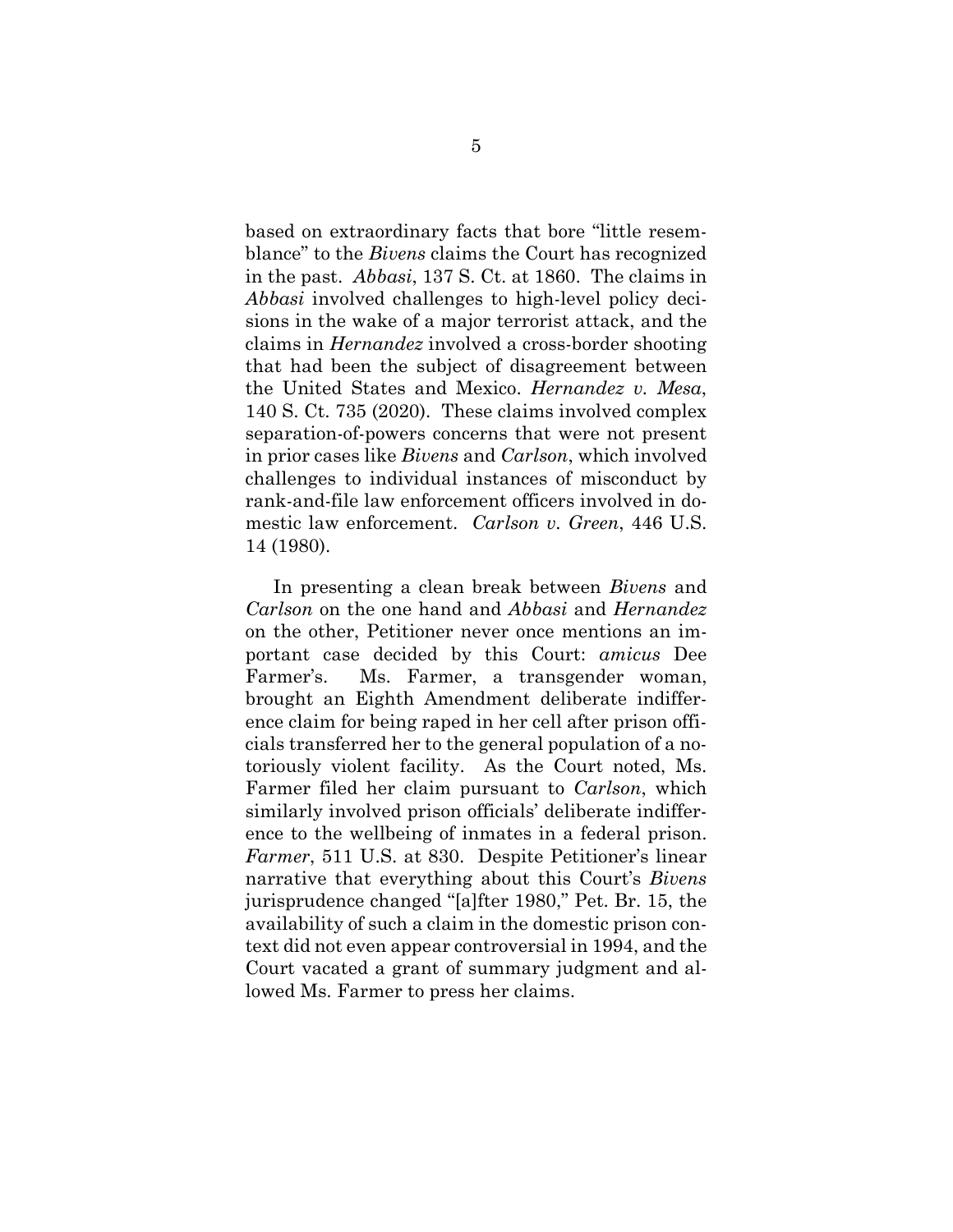In the case now before the Court, the Ninth Circuit concluded that the facts presented fall outside the historical core of *Bivens* claims recognized by this Court, but involved permissible extensions of *Bivens*. Pet. App. 36a, 42a. Specifically, Respondent's claims are brought against a border patrol agent by a hotelier located on the U.S./Canada border, raising the possibility that this case involves a border-specific immigration context where this Court has recognized separation-of-powers issues different from claims against other types of federal officers. *Hernandez*, 140 S. Ct. at 747. Since *amici* suffered constitutional violations at the hands of federal law enforcement and prison officers not involved in the border-area enforcement of immigration law, *amici* take no position on whether the present matter does involve immigration enforcement, and if it does, whether the Ninth Circuit was correct to recognize a *Bivens* remedy against border officers.

<span id="page-11-0"></span>Rather, *amici* submit this brief to highlight the importance of the Court deciding the case before it in a manner that does not inadvertently pre-judge questions about the continuing validity of core *Bivens*  claims. This Court declined to grant certiorari on the question of whether to reconsider the continuing validity of *Bivens*, which as *Abbasi* indicated is "settled." *Abbasi*, 137 S. Ct. at 1857; *see Egbert v. Boule*, 142 S. Ct. 457 (2021) (No. 21-147) (Mem.). *Amici*'s experience in the district courts suggest that some have misunderstood this Court's instructions in *Abbasi* and *Hernandez*. And Petitioner now asks this Court to compound the problem, going well beyond what is necessary to decide this case in order to hold — in contradiction of what this Court said in *Abbasi* — that even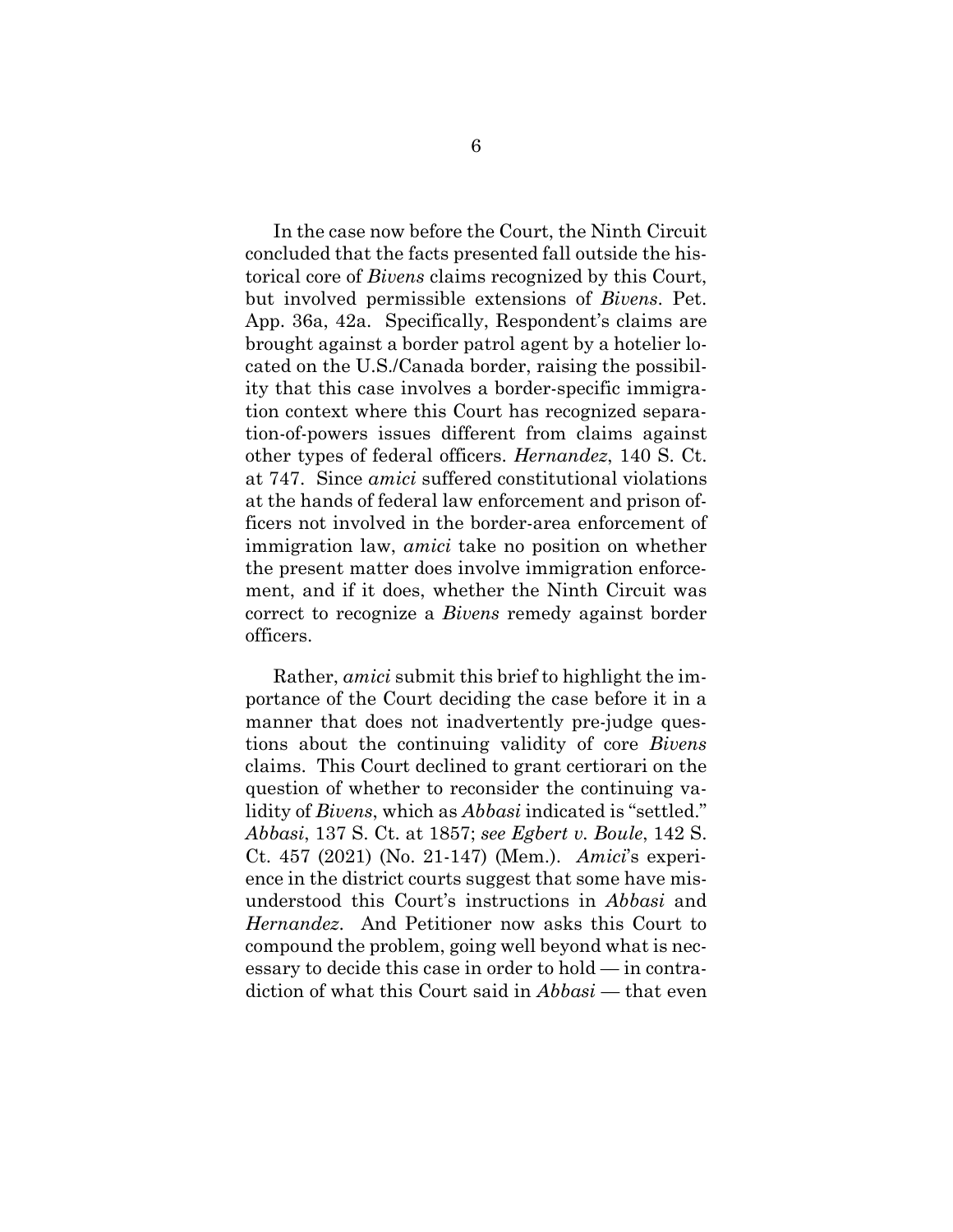modest extensions of *Bivens* are categorically barred. Pet. Br. 14-24.

The Court should reject Petitioner's sweeping and unfounded request. It should also take heed of the collateral damage its recent decisions have entailed for garden-variety *Bivens* claims in lower courts that have misunderstood the Court's rulings. The Court should take care to decide the limited case before it in a limited way. It should also remind lower courts that *Abbasi*'s holding did not disturb pre-existing remedies under *Bivens*.

There are sound reasons supporting this Court's decision in *Abbasi* not to disturb the historical core of *Bivens*, and its decision in this case not to grant certiorari to reconsider the validity of such claims. Core *Bivens* claims against domestic law enforcement officers for unlawful searches and seizures and prison mistreatment are an essential part of a federal law framework for holding federal officers responsible for violations of individuals' civil rights. Indeed, Congress has legislated on the assumption and expectation that this regime exists. In the Prison Litigation Reform Act, Congress specifically addressed the framework for federal prisoners to bring suits regarding their confinement conditions, and Congress chose not to disrupt what it recognized as the settled law of *Bivens* in that context. Likewise, in amending the Federal Tort Claims Act, Congress provided immunity for federal officers from state-law tort claims, but expressly exempted from this rule constitutional claims against individual officers, again taking it for granted that this avenue of relief existed and would be preserved. *Bivens* claims against rank-and-file law enforcement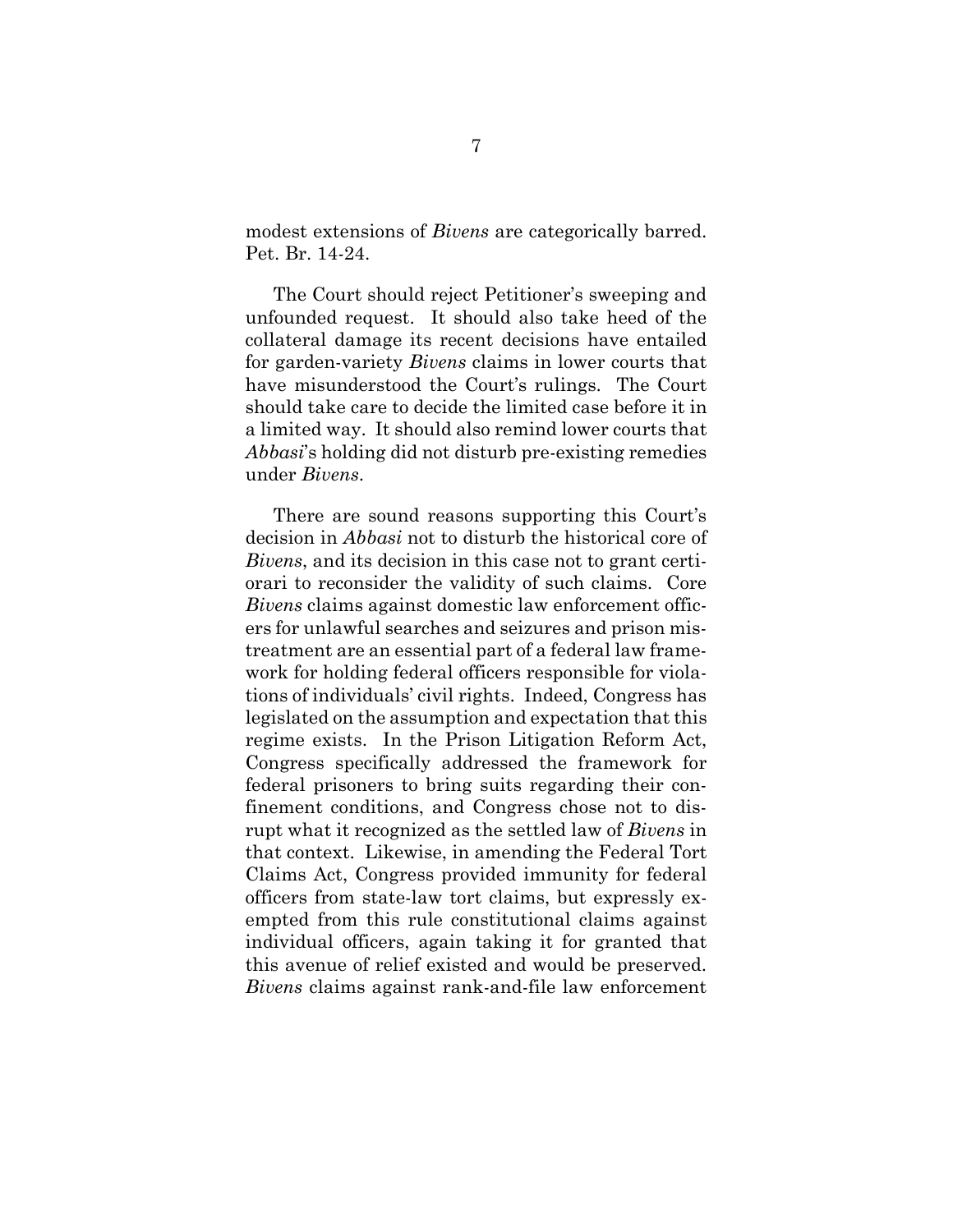officers are an essential component of the system governing law enforcement officers, and it would raise significant separation-of-powers concerns to upset this congressionally-approved regime, including legislation that has always been premised on the vitality of a historical core of *Bivens* claims.

### <span id="page-13-2"></span>**ARGUMENT**

### <span id="page-13-1"></span><span id="page-13-0"></span>**I. The Court's recent cases have rejected extensions of** *Bivens* **on extraordinary facts, but district courts have misapplied those decisions to cut back the core of** *Bivens***.**

A. Traditional *Bivens* claims serve critical constitutional purposes in the domestic law enforcement context. Such claims deter unlawful conduct. *See Correctional Services Corp. v. Malesko*, 534 U.S. 61, 70 (2001) ("The purpose of *Bivens* is to deter individual federal officers from committing constitutional violations.") They also "provide[] instruction and guidance to federal law enforcement." *Abbasi*, 137 S. Ct. at 1856-1857. And for victims of official abuse, like *amici*, these claims offer direct redress for purely retrospective injuries. *See*, *Bivens*, 403 U.S. at 410 ("For people in Bivens' shoes, it is damages or nothing.") (Harlan, J., concurring). This promise of redress for constitutional wrongs have been particularly essential for individuals who have suffered unlawful searches and seizures, *Bivens*, 403 U.S. at 389, and mistreatment, abuse, and neglect by prison officers, *Carlson*, 446 U.S. at 16 n.1; *Farmer* 511 U.S. at 829- 830. There "are powerful reasons to retain" this core of the *Bivens* doctrine. *Abbasi*, 137 S. Ct. at 1857.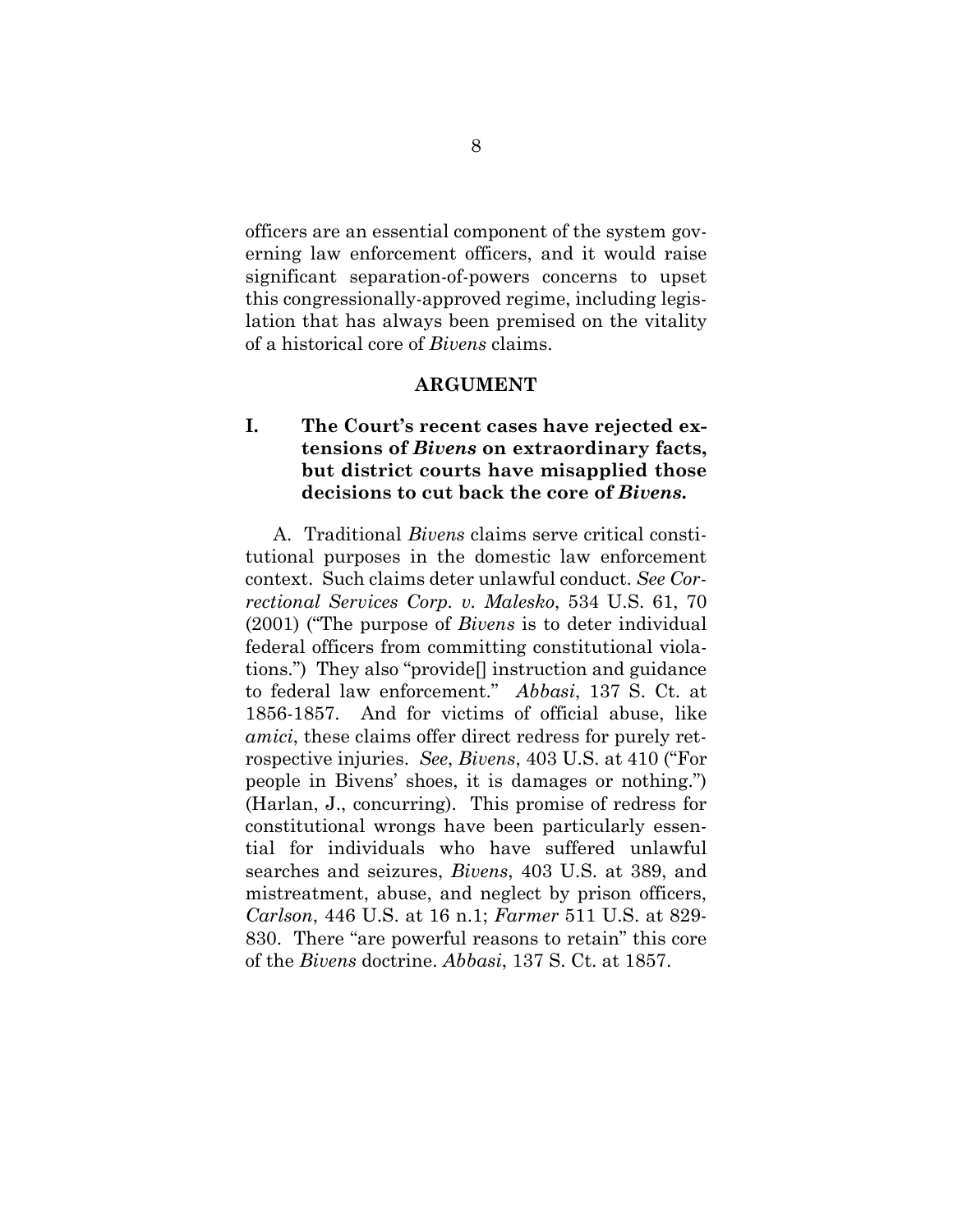This Court's decisions in *Abbasi* and *Hernandez* presented claims that were markedly different from the claims against rank-and-file domestic law enforcement officers for individual instances of misconduct involved in *Bivens*, *Carlson*, and *Farmer*. In *Abbasi*, the Court considered claims challenging confinement conditions imposed "pursuant to the formal policy adopted by [] Executive Officials in the wake of the September 11 attacks." *Id.* at 1858. These claims challenged "more than standard law enforcement operations"; they challenged "major elements of the Government's whole response to the September 11 attacks," including large-scale policy decisions. *Id.* at 1861 (internal quotation marks omitted).

Similarly, the claims in *Hernandez* involved a cross-border shooting, which "quickly became an international incident, with the United States and Mexico disagreeing about how the matter should be handled." *Hernandez*, 140 S. Ct. at 740. The Court found a "world of difference" between those claims and the Fourth Amendment claim based on an "arrest and search carried out in New York City" at issue in *Bivens*, and the Fifth Amendment claim based on sex discrimination "on Capitol Hill" in *Davis*. *Id.* at 744. The claims in both cases were thus markedly different from the prior *Bivens* claims this Court had recognized, which included a Fourth Amendment claim against FBI agents for an unreasonable search and seizure and an Eighth Amendment claim against federal prison officers for deliberate indifference toward a prisoner's medical needs.

The extraordinary facts of *Abbasi* and *Hernandez*  raised complex separation-of-powers issues that were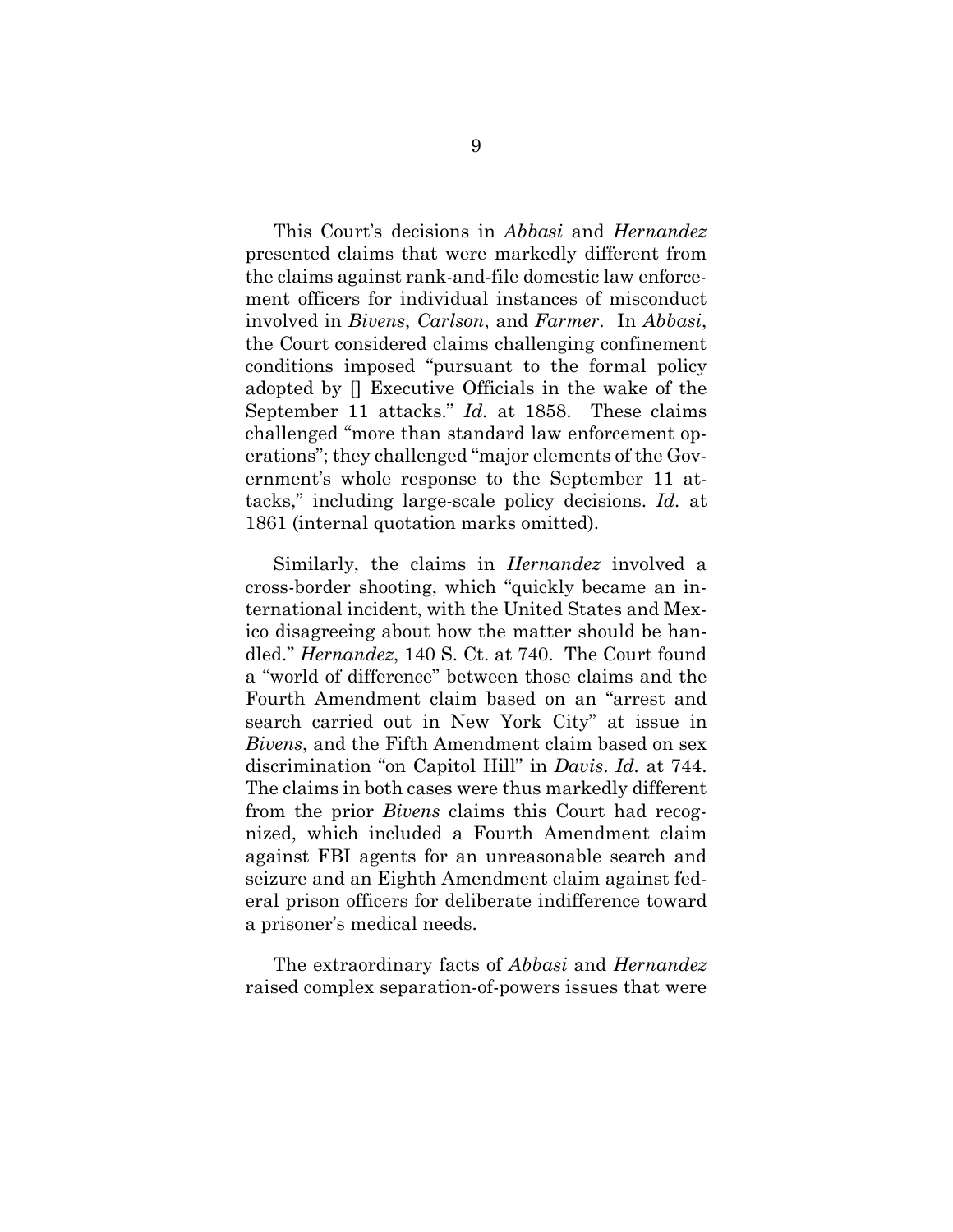not presented in the core *Bivens* claims that the Court had previously endorsed. *See Abbasi*, 137 S. Ct. at 1857; *Hernandez*, 140 S. Ct. at 749. The Court explained that adjudicating the claim about the post-September 11 detention policy in *Abbasi* would require "an inquiry into sensitive issues of national security," even though national-security policy "is the prerogative of the Congress and President." *Abbasi*, 137 S. Ct*.* at 1861. Moreover, Congress had specifically requested a report on the confinement conditions challenged and did not create or extend any remedies in response. *Id.* at 1862. The Court emphasized the need to recognize latitude for "high officials to make the lawful decisions necessary to protect the Nation in times of great peril." *Id.* at 1863.

Likewise, in *Hernandez*, the Court emphasized that "[u]nlike any previously recognized *Bivens* claim, a cross-border shooting claim has foreign relations and national security implications." *Hernandez*, 140 S. Ct. at 739. In that case, a jury determination could have risked "embarrassment of our government abroad through multifarious pronouncements by various departments on one question." *Id.* at 744 (citation and quotation omitted). There, the Department of Justice had conducted an investigation and decided not to bring charges or take other action against the border patrol agent. Moreover, the United States had denied a request by Mexico to extradite the agent to face criminal charges in a Mexican court. *Id.* Further, the Court emphasized that the Executive Branch "has the lead role in foreign policy." *Id.* (citation and quotation omitted). In short, both *Abbasi* and *Hernandez* involved sensitive, high-level policy issues that involved core Executive and Legislative functions.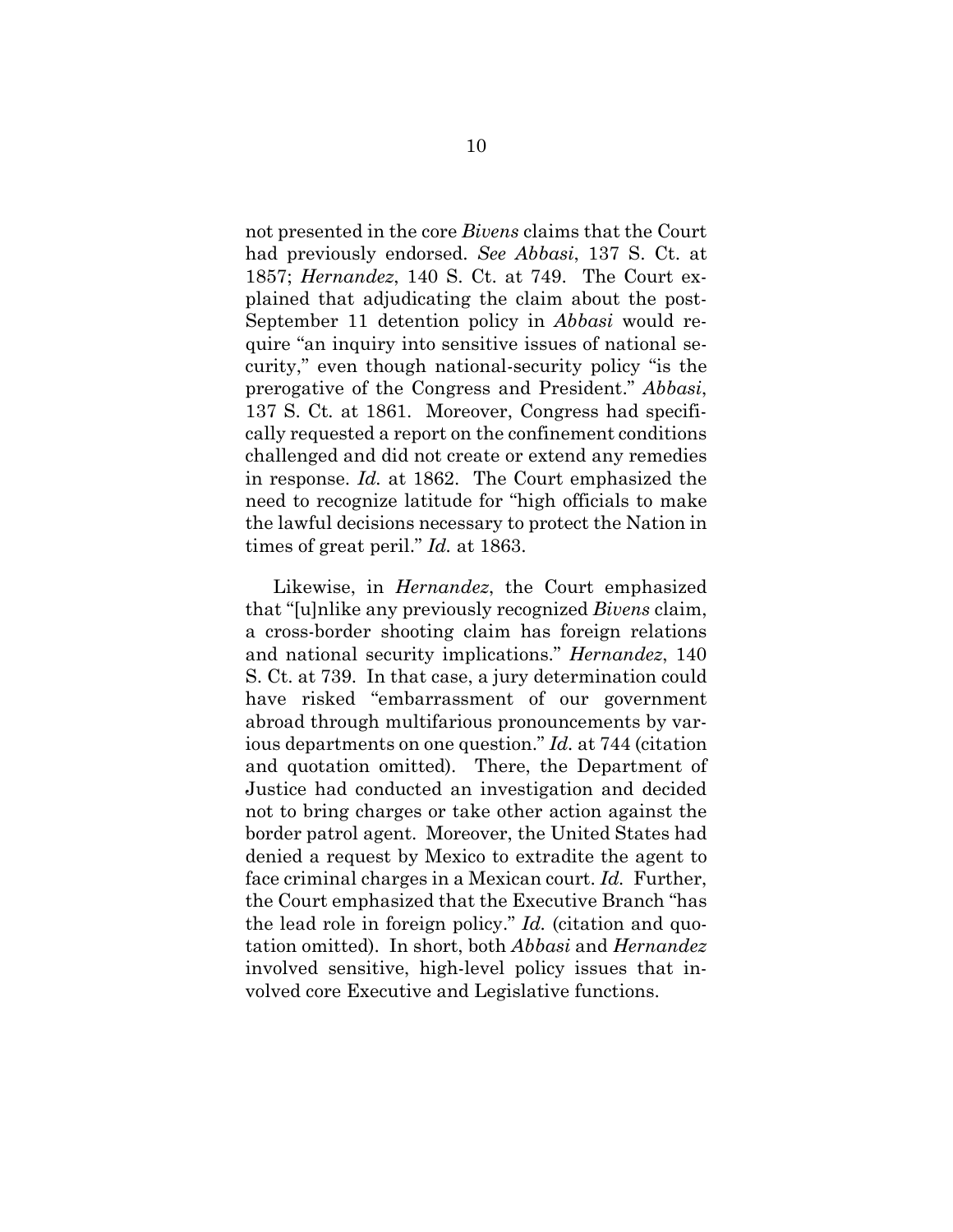These separation-of-powers concerns are not present in traditional *Bivens* claims against rank-and-file officers involved in domestic law enforcement, like the Fourth Amendment claim recognized in *Bivens* and the Eighth Amendment claims recognized in *Carlson*  and *Farmer*. Indeed, this Court has made plain that the *Abbasi* framework left intact the historical core of *Bivens* claims that already existed. Although the *Abbasi* framework directs courts to exercise caution in *extending* a *Bivens* remedy to new contexts, the Court has reiterated that "the settled law of *Bivens*" remains important in the "common and recurrent sphere of law enforcement" by allowing some redress for injuries and providing needed guidance to federal law enforcement officers. *Abbasi*, 137 S. Ct. at 1856-7.

B. Nonetheless, some district courts have misapplied this Court's decisions in *Abbasi* and *Hernandez*  to restrict *Bivens* claims in the "common and recurrent sphere of law enforcement" — precisely the sphere of claims where this Court has instructed that *Bivens* claims remain available.

<span id="page-16-0"></span>For example, in *Hoffman v. Preston*, No. 1:16-cv-01617, 2020 WL 58039 (E.D. Cal. Jan. 6, 2020), a district court dismissed *amicus* Marcellas Hoffman's Eighth Amendment deliberate indifference claim against a rank-and-file federal prison officer. Mr. Hoffman alleged that an individual prison officer intentionally provoked violence against Mr. Hoffman by offering to pay other prisoners to physically attack him and by labeling him a "snitch" in front of other inmates in a manner calculated to induce harm. Mr. Hoffman was then brutally beaten in his cell by an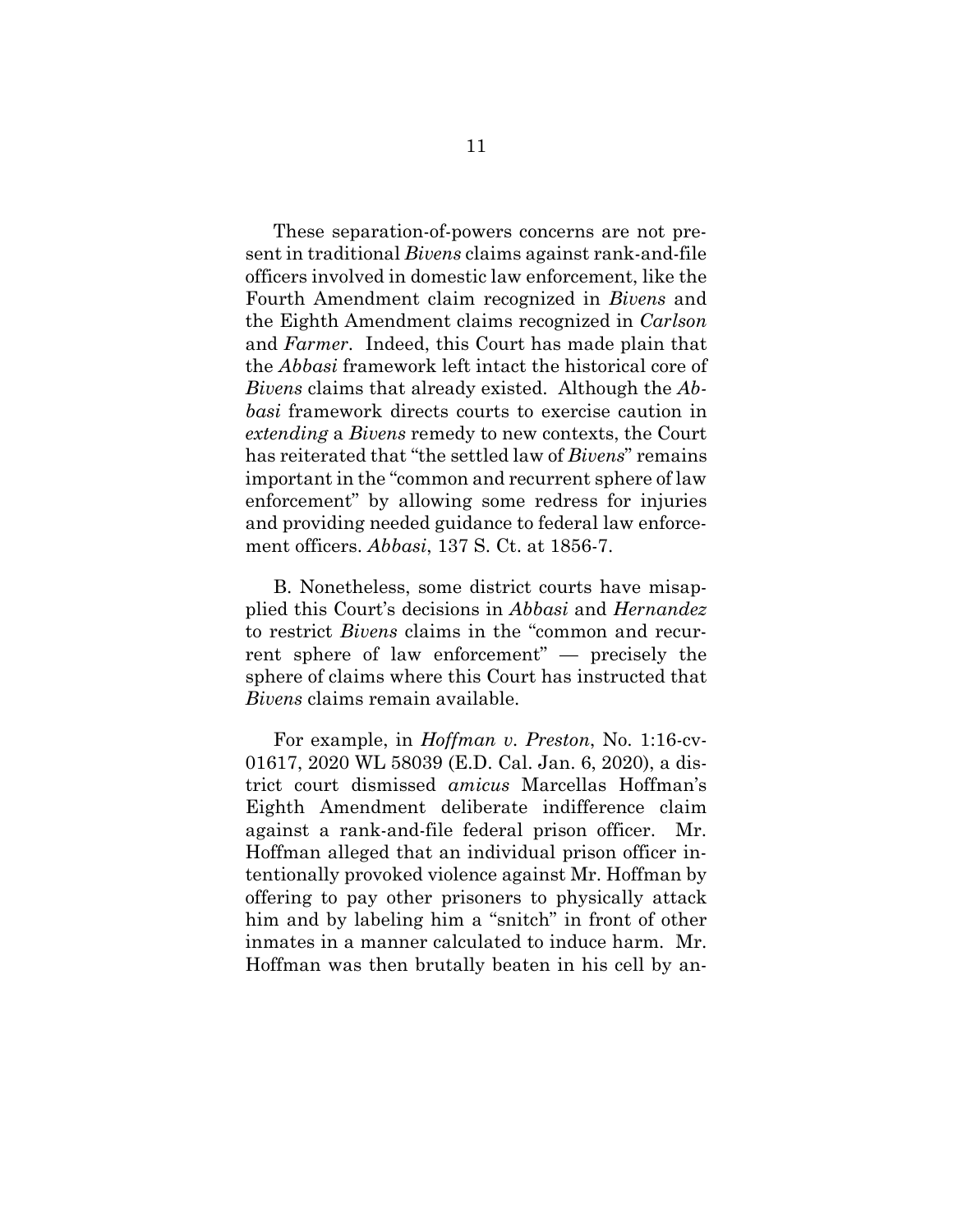other prisoner as a result of the officer's actions. *Hoffman v. Preston*, No. 1:16-cv-01617, 2019 WL 5188927, at \*3 (E.D. Cal. Oct. 15, 2019), *adopted by* 2020 WL 58039 (E.D. Cal. Jan. 6, 2020). Mr. Hoffman's claim did not present any special separation-of-powers concerns. Rather, his claims were no different from those presented in *Carlson*, where this Court recognized an Eighth Amendment *Bivens* claim based on allegations that federal prison officials acted with deliberate indifference to a prisoner's medical needs. 446 U.S. at 17-23. Mr. Hoffman's claim was also remarkably similar to the claim presented by *amicus* Dee Farmer in *Farmer v. Brennan*, 511 U.S. 825 (1994), where this Court allowed a deliberate indifference claim to proceed against federal prison officials who failed to protect a prisoner from a substantial risk of prisoner violence.

<span id="page-17-1"></span><span id="page-17-0"></span>Similarly, in *Shorter v. United States*, No. CV-19- 16627, 2020 WL 4188455, (D.N.J. Jul. 21, 2020), *rev'd*  12 F.4th 366 (3rd Cir. 2021), a district court held that no *Bivens* remedy was available where a transgender woman, *amicus* Chrissy Shorter, alleged she was stabbed and raped by other prisoners because of the deliberate indifference of prison officials. The facts in *Shorter* even more closely paralleled those in *Farmer*  — a case this Court has never overruled. Chrissy Shorter, like Dee Farmer, was visibly female at the time of her imprisonment among men. *Shorter*, 12 F.4th at 369. Prison officials, over Shorter's protests that she was likely to be assaulted, placed her first in an unlocked cell with 11 men, *id.*, and later in an unlocked cell isolated from any guard station, *id*. at 370. Although officials recognized that Shorter was at "significantly higher risk" for sexual assault than other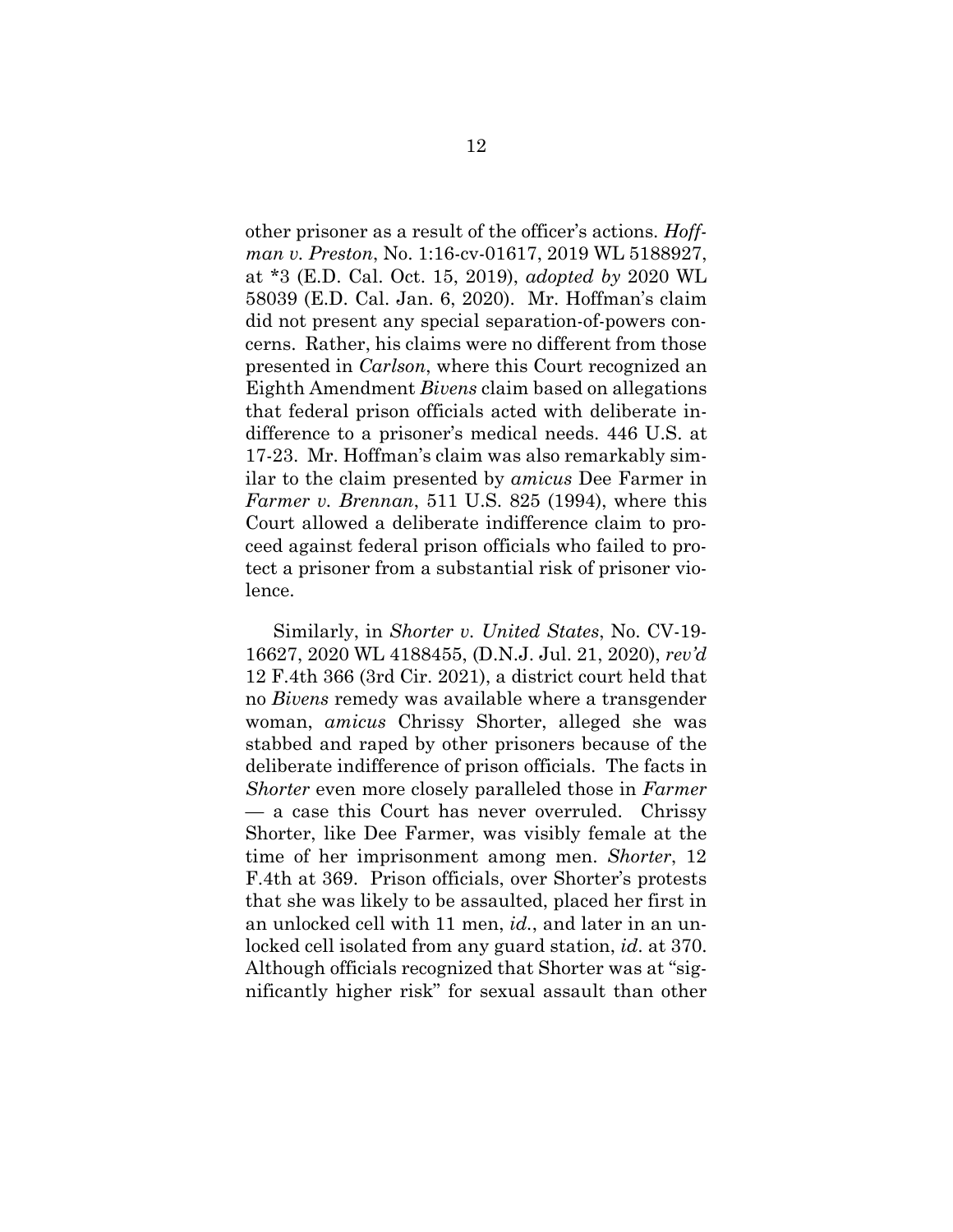prisoners and "should be transferred," they took no action for months. *Id*. at 369-370. Then, almost a month and a half after a BOP committee determined Shorter should be relocated and after Shorter submitted a transfer request to her Warden, another prisoner entered Shorter's unlocked cell, raped her, and cut her body seven times. *Id*. at 370. The district court concluded that Shorter's suit, although it was almost indistinguishable from *Farmer*, *see id*. at 373 (comparing *Farmer* and *Shorter*), constituted a new *Bivens*  context and determined that special factors counseled hesitation.

Recognizing the district court's error, the Third Circuit reversed, holding that Shorter's case was controlled by this Court's decision in *Farmer*. *Shorter v. United States*, 12 F.4th 366 (3rd Cir. 2021). But the district court's erroneous conclusion in Chrissy Shorter's case hammers home the point. When Dee Farmer brought a nearly identical claim before this Court in 1994, the Court treated it as uncontroversial that her claim could proceed under *Bivens*. *Abbasi* did not challenge this. And yet, the district court in *Shorter* misconstrued *Abbasi* as if it had overruled *Farmer* sub silentio and cast a straightforward *Bivens*  claim into doubt.

<span id="page-18-0"></span>District courts have likewise concluded that outright abuse by line-level officers is beyond the scope of *Bivens*. In *Harris v. United States*, the Eastern District of California found that *Abbasi* barred a remedy for disturbing prisoner abuse. There, a pro se federal prisoner alleged that a group of officers beat him, restrained him, then lowered his pants and sprayed his genitals and anus with pepper spray. *Harris v. United*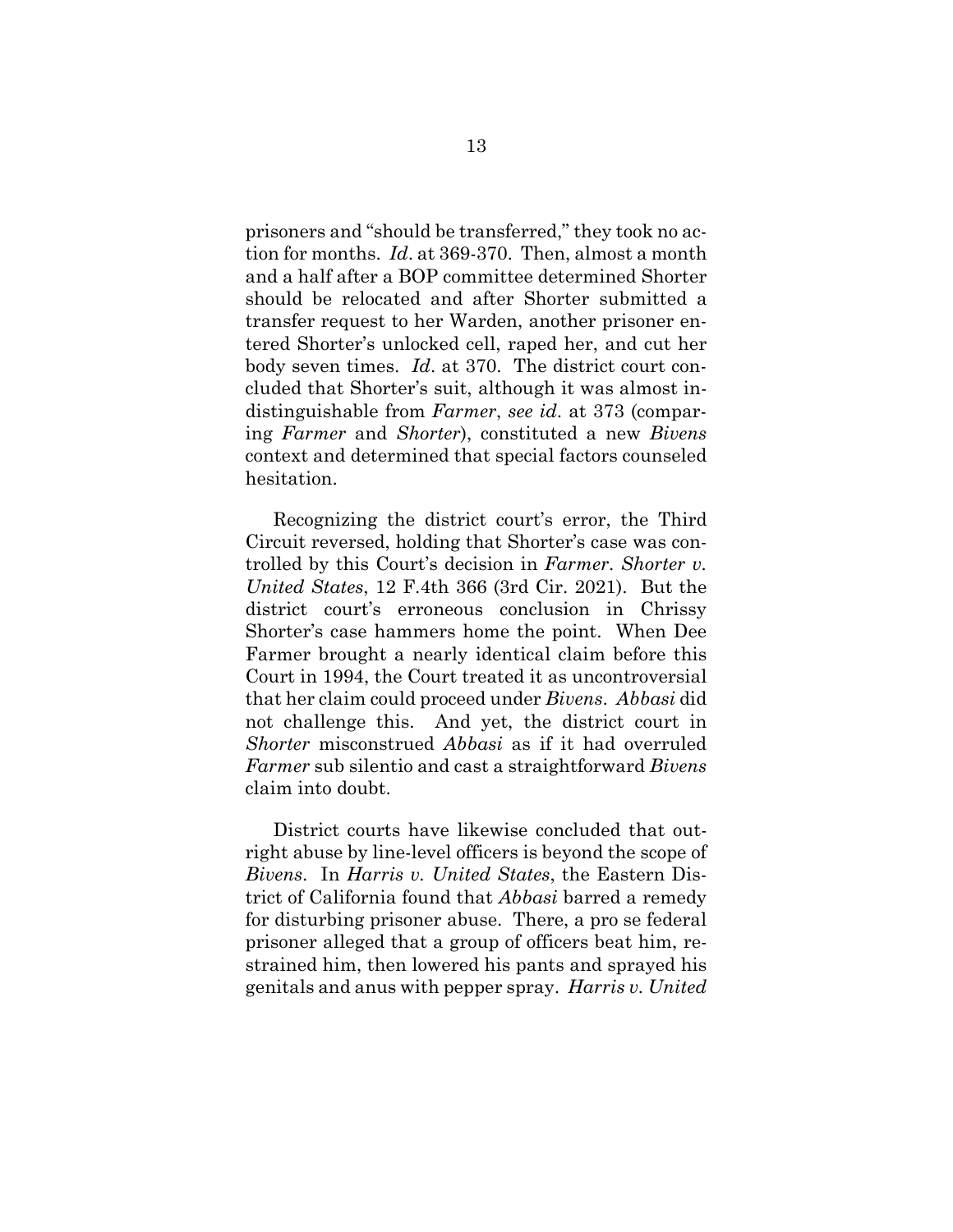*States*, No. 1:17-cv-01683, 2018 WL 3203122, \*1-2 (E.D. Cal. Jun. 28, 2018), *vacated on other grounds by* 2018 WL 3472523 (E.D. Cal. Jul. 17, 2018). The officers called Mr. Harris homophobic slurs and left him injured in a recreation cage following the attack. *Id*. The court concluded that only medical indifference claims were cognizable under the Eighth Amendment and that all other claims were precluded by special factors counseling hesitation. *Id*. at \*3.

Similar examples, where lower courts have found that discrete instances of violence against inmates by line-level officers or other inmates were actually new contexts involving special factors, are numerous:

- <span id="page-19-2"></span> *Millbrook v. Spitz*, No. 1:18-cv-01962, 2019 WL 4594275 (D. Colo. Sep. 23, 2019) (Officers "slammed" handcuffed "Plaintiff's head" and "tried to break his arms" causing "permanent nerve damage in his wrists and fingers and injuries to his head, neck, back, and arms.")
- <span id="page-19-0"></span> *Anderson v. United States*, No. 4:18-cv-0871, 2021 WL 4990798 (N.D. Tex Oct. 26, 2021) (Officer slammed door of medical transport, trapping prisoner's foot between door and frame; officer refused to release door before transport, causing fracture to foot, breaking all of prisoner's toes and resulting in permanent disability).
- <span id="page-19-1"></span> *Freeman v. Provost*, No. 3:19-cv-421, 2021 WL 710376 (S.D. Miss. Jan. 27, 2021) (Prisoner suffering from sickle-cell disease restrained, seated and then "continuously sprayed with OC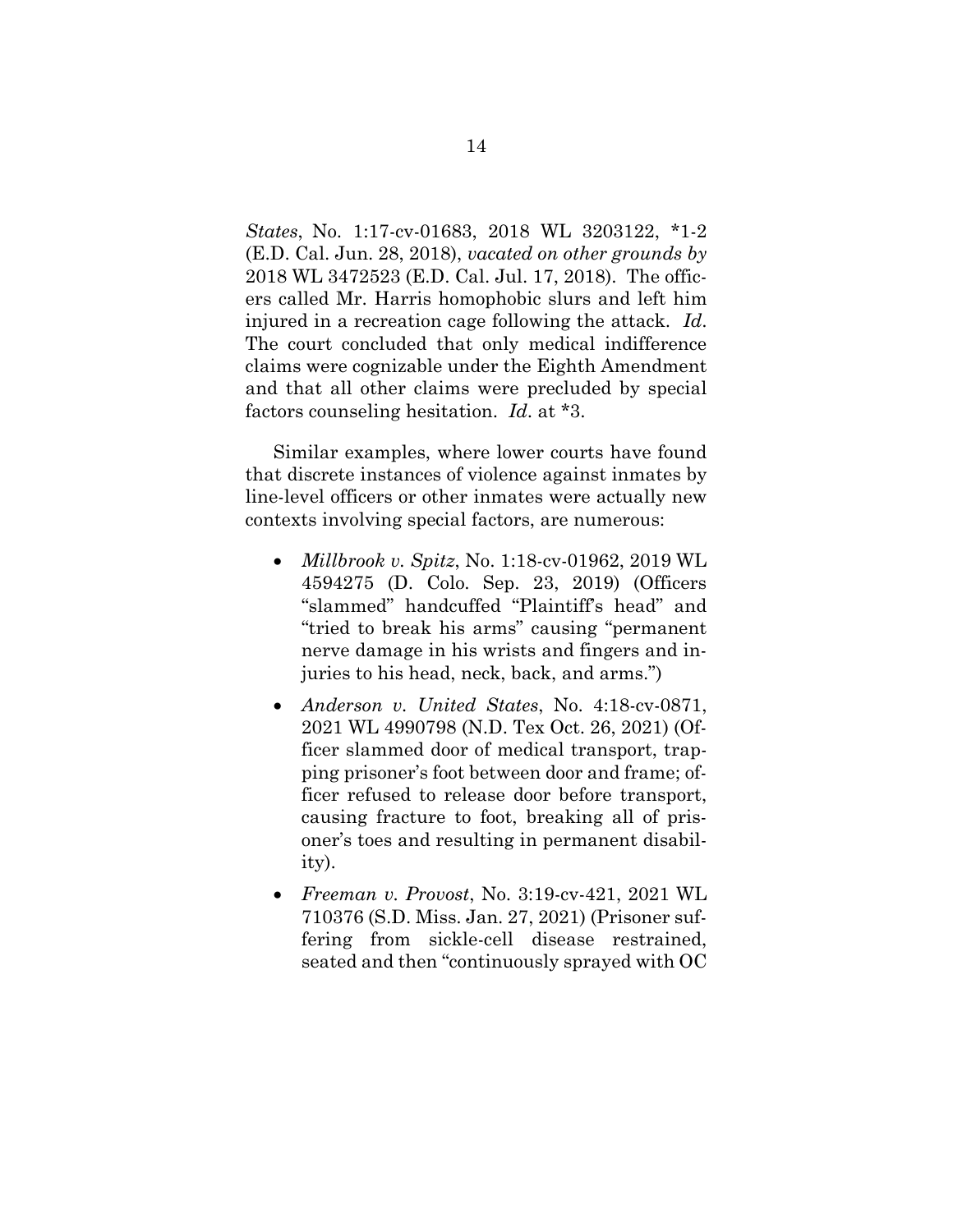gas" until "soaked"; officers refused to take prisoner to a decontamination station although prisoner warned them he could not tolerate pepper spray because of his sickle cell, resulting in weeks of vomiting, hair and weight loss, and pain due to severe sickle cell episode.), *adopted by* 2021 WL 709704 (S.D. Miss. Feb. 23, 2021).

- *Harrison v. Nash*, No. 3:20-cv-374, 2021 WL 2005489 (S.D. Miss. Apr. 26, 2021) (Officers took handcuffed prisoner to the ground and "beat" his head "on the ground four or five times."), *adopted by* 2021 WL 2006293 (S.D. Miss. May 19, 2021).
- <span id="page-20-1"></span> *Winstead v. Matevousian*, No. 1:17–cv–00951, 2018 WL 2021040 (E.D. Cal. May 1, 2018) (Officer paid inmate to assault another inmate) *adopted by* 2018 WL 3357437 (E.D. Cal. Jul. 9, 2018).
- *Longworth v. Mansukhani,* No. 5:19-ct-3199, 2021 WL 4472902 (E.D.N.C. Sep. 29, 2021) (Prison facilities secretary repeatedly sexually abused mentally-ill inmate and knowledgeable prison staff failed to intervene).

<span id="page-20-0"></span> Courts have also rejected claims arising under the Fourth Amendment with facts similar to *Bivens*  itself. In *Snowden v. Henning*, for example, a district court found no cognizable *Bivens* claim where a DEA agent walked up to *amicus* Donald Snowden in a hotel lobby to effectuate an arrest and beat him in the head multiple times without provocation, causing him two black eyes and an eye socket fracture. *Snowden v. Henning*, No. 19-cv-01322, 2021 WL 806724 (S.D. Ill.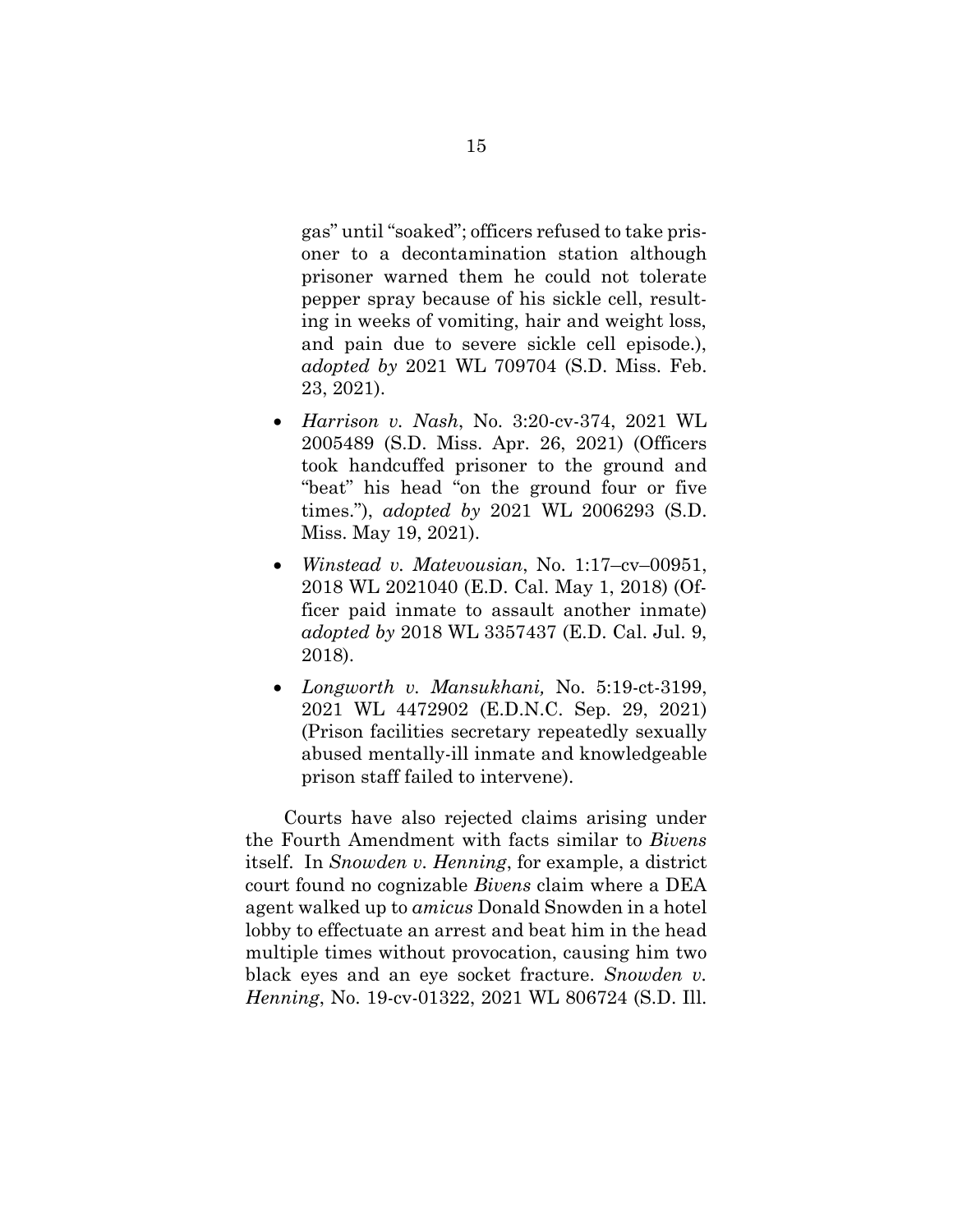Mar. 3, 2021). The court determined that a new context was at issue, despite the parallels with *Bivens* itself: both claims arising under the Fourth Amendment, against federal drug agents, and using excessive force. *Bivens*, 403 U.S. at 389 (stating that the complaint asserted a claim "that unreasonable force was employed in making the arrest"). The factors the district court cited as establishing a meaningful difference from this settled context were remarkably trivial. For instance, the court pointed out that whereas Mr. Bivens had been manacled by six drugenforcement officers, Mr. Snowden was only attacked by one. *Snowden*, 2021 WL 806724 at \*3. Or that Mr. Snowden was beaten in a hotel lobby, even though punching a non-resisting individual in the face is no less blatantly illegal in a hotel lobby than anywhere else. *Id*. Finding a new context, the court proceeded to reject Mr. Snowden's claims, *id*. at \*4-\*5, despite this Court's instruction that *Abbasi* "is not intended to cast doubt on the continued force, or even the necessity, of *Bivens* in the search-and-seizure context in which it arose." *Abbasi* 137 S. Ct. at 1856.

In sum, although the *Abbasi* framework retains core *Bivens* claims against domestic law enforcement officers, district courts have misapplied that framework to restrict claims that fall well within the contexts where this Court has recognized that a *Bivens* remedy is necessary.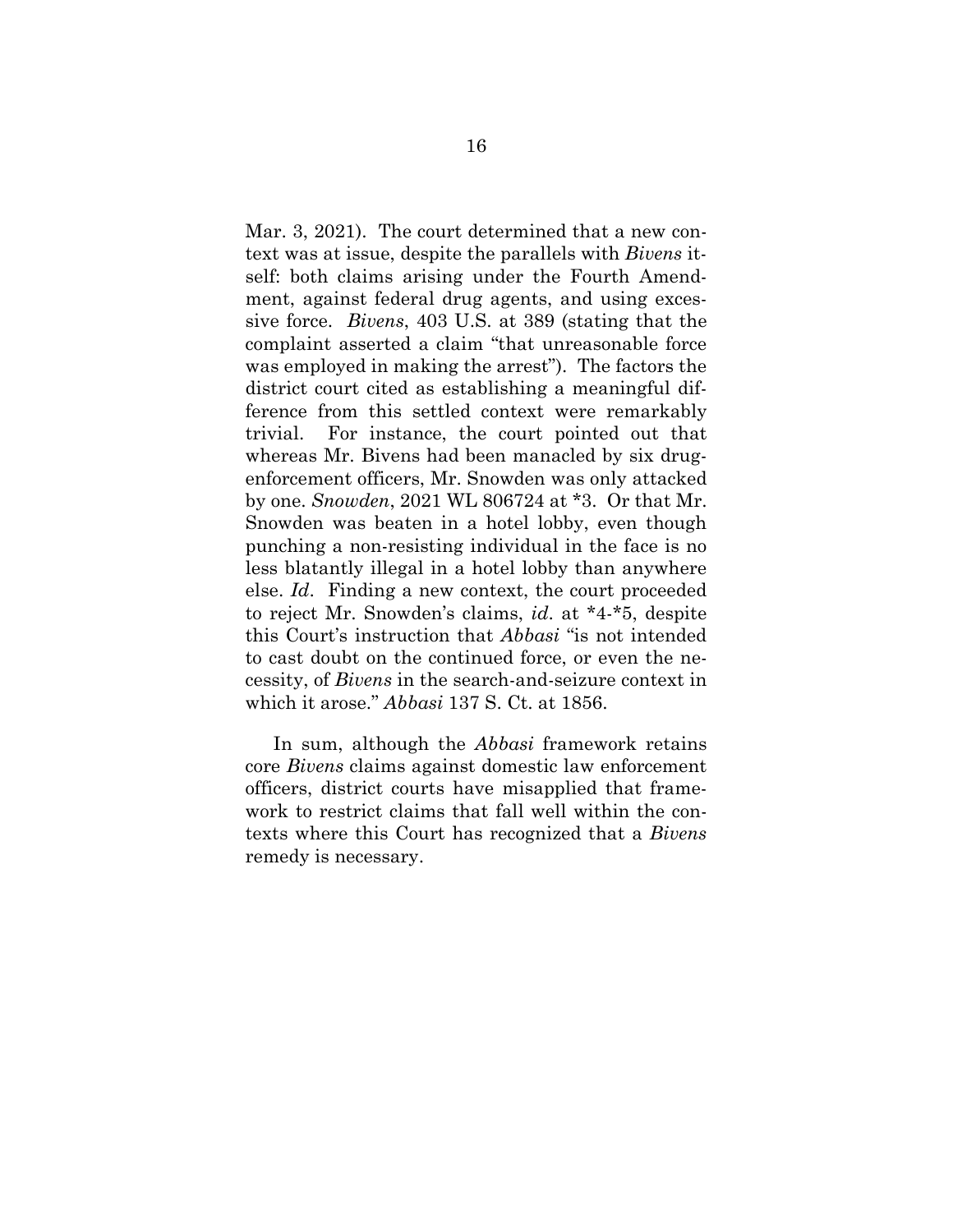### <span id="page-22-0"></span>**II. The Court should take care in this case not to inadvertently pre-judge questions about the continuing validity of core**  *Bivens* **claims.**

<span id="page-22-1"></span>It is a "cardinal principle of judicial restraint" that "if it is not necessary to decide more, it is necessary not to decide more." *PDK Labs. Inc. v. U.S. DEA*, 362 F.3d 786, 799 (D.C. Cir. 2004) (Roberts, J., concurring). The Court has declined in this case a request to consider overruling *Bivens*. *Egbert v. Boule*, 142 S. Ct. 457 (2021). Accordingly, all that is before the Court is the Ninth Circuit's decision concluding that it was appropriate to extend the *Bivens* remedy to claims against a border agent for First Amendment retaliation and Fourth Amendment excessive force.

Notwithstanding the limited scope of the Court's grant of certiorari, Petitioner continues to make sweeping arguments, now inviting the Court to "make it official" that "the door to *Bivens* expansions is shut." Pet. Br. 24. Such a sweeping approach is unnecessary, incorrect, and imprudent.

In the present case, the incident's proximity to the border was central to the Ninth Circuit's reason for treating the Fourth Amendment claim in particular as a new context, and it is central to Petitioner's arguments before this Court. *See* Pet. Br. 3–8 (extensively describing border context). In concluding that no extension was warranted, the District Court noted that the Smuggler's Inn, where the action of this case took place, is "immediately adjacent to the U.S./Canada border" in "in an area known for cross-border smuggling." Pet. App. 49a.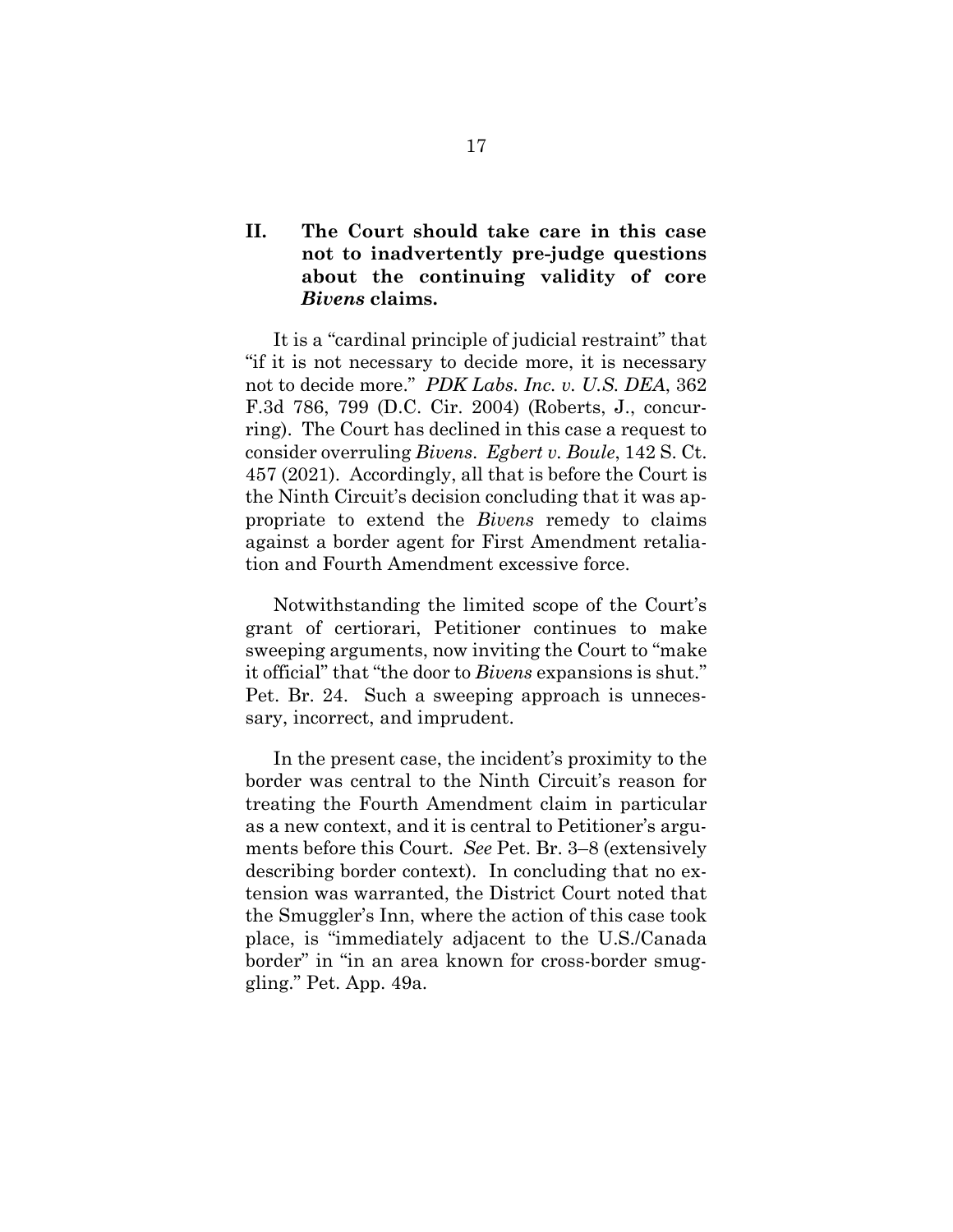In treating this case as involving an extension of *Bivens*, the Ninth Circuit followed this Court's recent *Bivens* jurisprudence in its treatment of the border. In *Hernandez*, the Court stated that "the conduct of agents positioned at the border has a clear and strong connection to national security." 140 S. Ct. at 746. The Court pointed to this connection to national security as "a reason to hesitate before extending *Bivens*" to a cross-border shooting claim. *Id.* at 747.

*Amici* take no position here on the questions of whether a *Bivens* remedy is available against a border agent for First Amendment retaliation and Fourth Amendment excessive force claims arising from border-area policing. *Amici* respectfully urge the Court, however, to decide only those questions. *Amici*'s stories reflect the continuing importance of the availability of some remedy to victims of constitutional violations by individual federal officers in domestic law enforcement — far away from the border. Such claims are not presented here, and the Court should take care not to prejudice them. To the contrary, in the face of lower courts' overzealous reaction to this Court's decisions in *Abbasi* and *Hernandez*, the Court should remind lower courts that it has not disturbed the historic core of the *Bivens* doctrine, and that these claims, in their proper sphere, continue to serve an important purpose.

Petitioner invites the opposite approach, arguing that "every *Bivens* extension" is barred by *Abbasi*. Pet. Br. 18. Petitioner's arguments fail to take this Court's recent precedents seriously. Twice in the last five years, this Court has carefully applied the special fac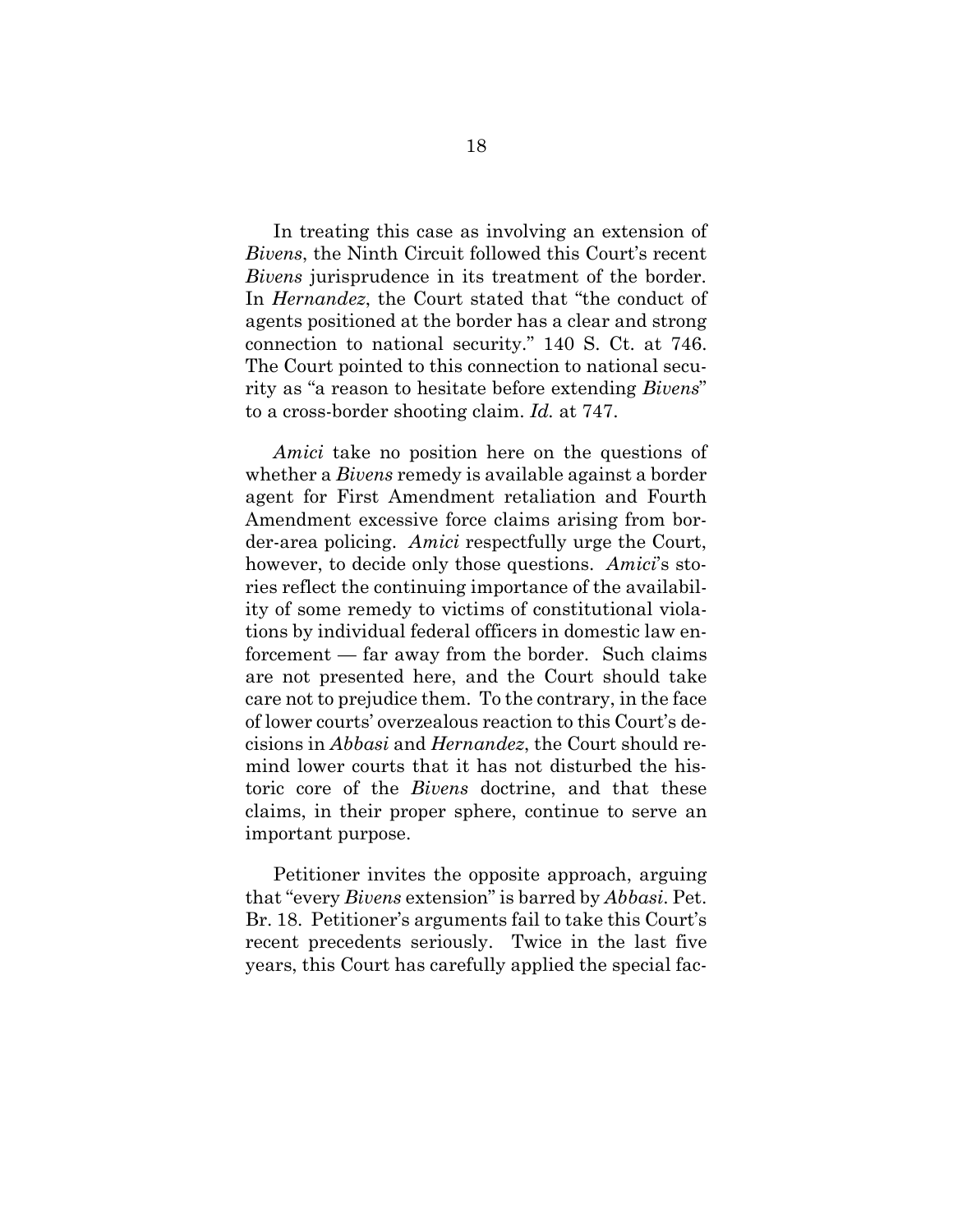tors analysis in a case-specific manner. *See Hernandez*, 140 S. Ct. at 744–50; *Abbasi*, 137 S. Ct. at 1858– 65. While that analysis may "often" conclude that Congress is better-suited than the judiciary to craft remedies, this Court has never treated the outcome of a special factors analysis as preordained. *Hernandez*, 140 S. Ct. at 750. Indeed, in *Abbasi*, this Court remanded certain claims for lower courts to conduct the very same analysis that Petitioner contends is fruitless. 137 S. Ct. at 1865.

<span id="page-24-0"></span>The ink is barely dry on the test this Court articulated in *Abbasi* and applied in *Hernandez*. It would be imprudent to determine at this early stage that *Abbasi* was unworkable or held out "false hope" as Petitioner insists. Pet. Br. 24. The ordinary and prudent approach of this court is to "allow several courts to pass on a given . . . claim in order to gain the benefit of adjudication by different courts in different factual contexts." *Califano v. Yamasaki*, 442 U.S. 682, 702 (1979). Yet neither court below entertained the approach newly minted by Petitioner before this Court: bypassing the *Abbasi* standard altogether by concluding that every new *Bivens* context will be categorically barred by special factors counseling hesitation. And the record below — intensely focused on the role the border context plays in the *Abbasi* analysis — has little to offer this Court in passing on Petitioner's untested theory.

But there is also a more fundamental problem. As *amici*'s experiences illustrate, there are individuals who have suffered shocking and unconstitutional abuses by domestic, line-level federal law enforcement and prison officers. Many such claims properly fall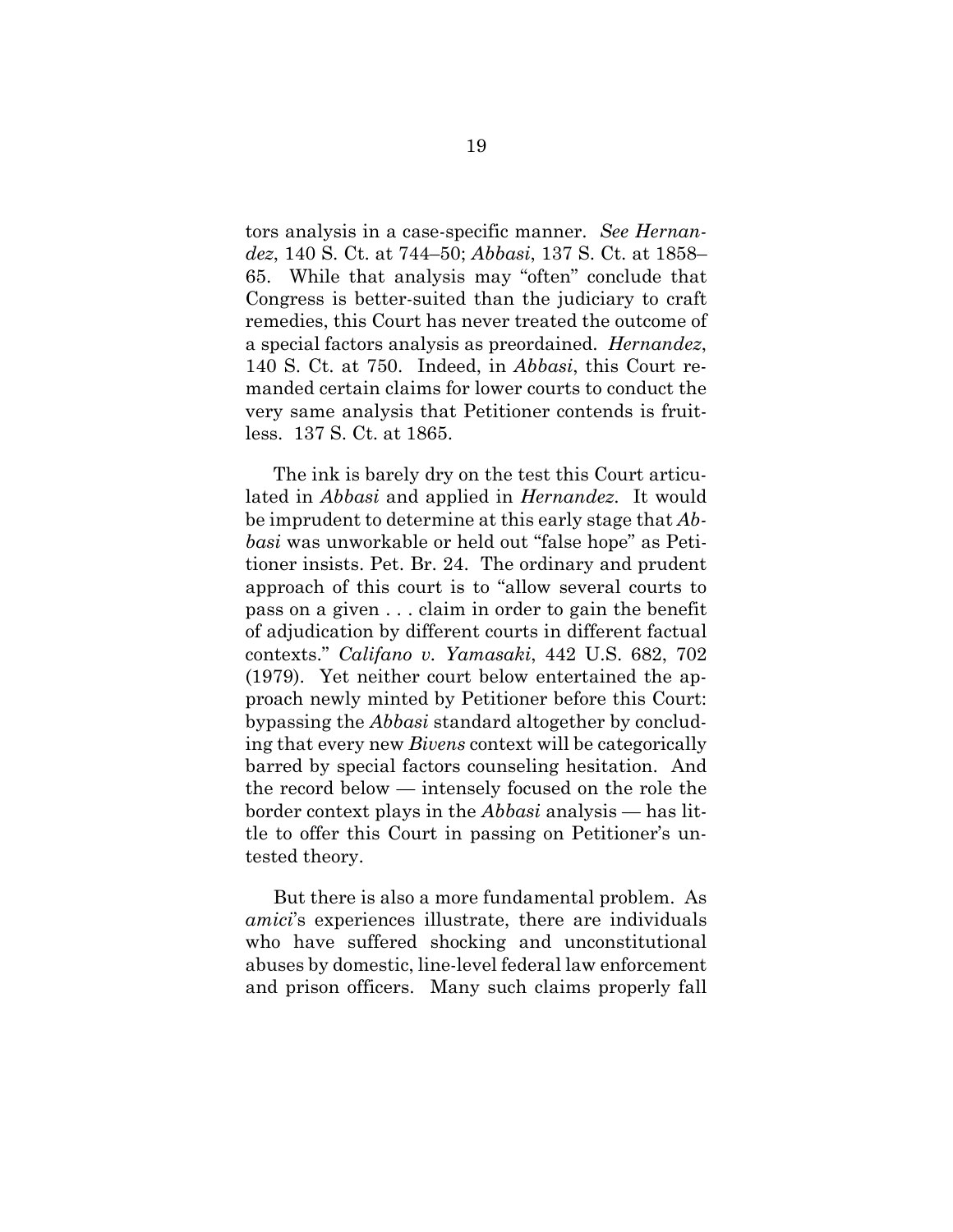within an existing *Bivens* context, but the parameters of such contexts are being actively litigated. Meanwhile, Petitioner makes the callous suggestion that the Court "shut" the door, Pet. Br. 24., on claims that the Court does not have before it — without even hearing from the individuals in whose face Petitioner asks the door to be shut. This Court should decline Petitioner's improper and imprudent invitation.

### <span id="page-25-0"></span>**III. Congressional action has consistently presupposed that core** *Bivens* **remedies exist.**

This Court's recent decisions that have restricted the extension of *Bivens* remedies to new contexts have relied heavily on separation-of-powers concerns, with the aim "to respect the role of Congress in determining the nature and extent of federal-court jurisdiction under Article III." *Abbasi*, 137 S. Ct. at 1858. A central question in determining whether a *Bivens* action is appropriate is therefore whether "there are sound reasons to think Congress might doubt the efficacy or necessity of a damages remedy as part of the system for enforcing the law and correcting a wrong." *Id.* With respect to claims within the historical core of *Bivens*, Congress has consistently legislated on the premise that such claims would be available as "part of the system for enforcing the law and correcting a wrong" in the context of domestic law enforcement by line-level federal officers. *See id.* Significant separation-of-powers concerns would be raised not by preserving this core of *Bivens*, but by abrogating it.

In particular, Congress has specifically legislated on the subject of *Bivens* actions for federal prisoners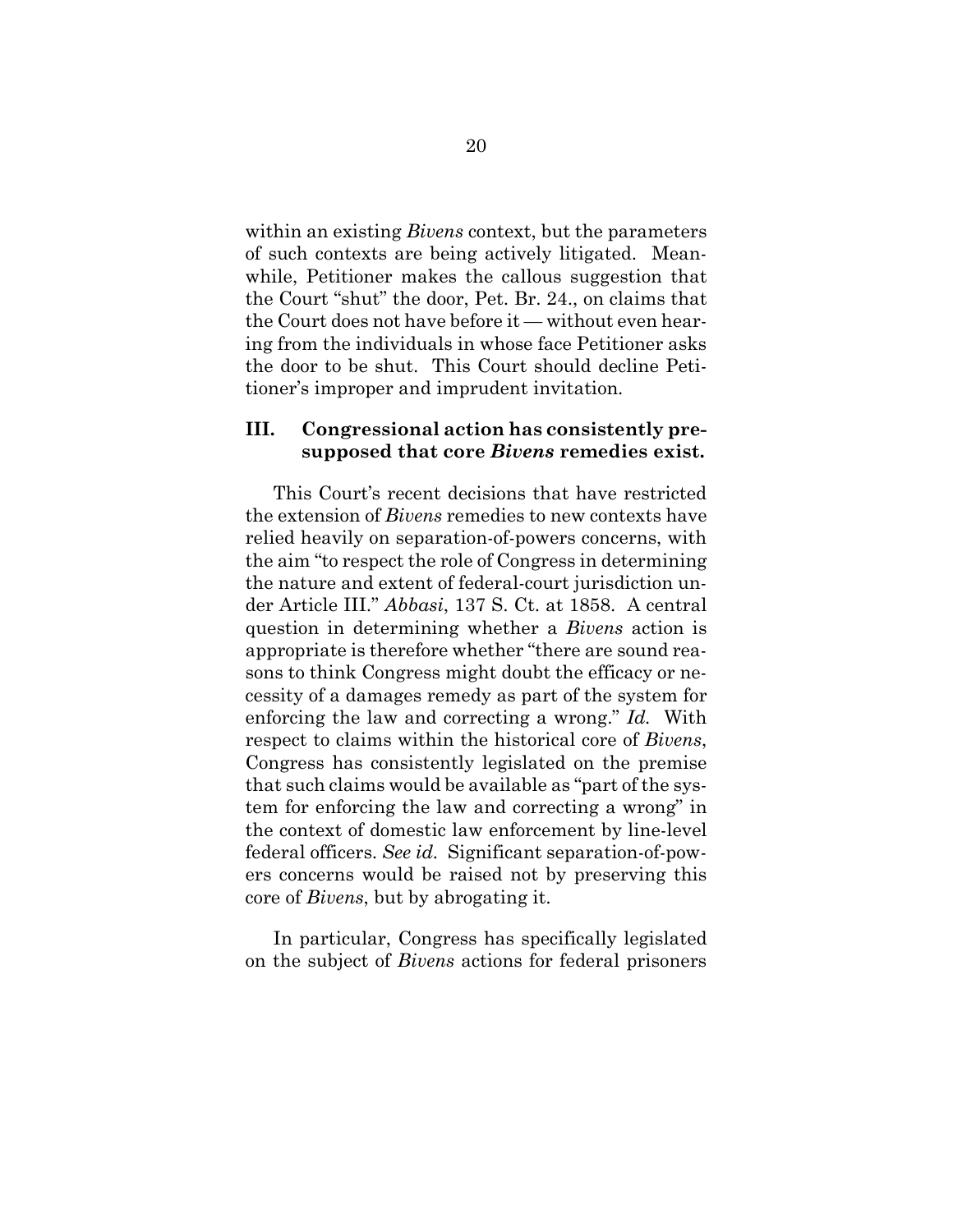in the Federal Bureau of Prisons system, and has declined to upset this Court's recognition of a cause of action in that area. The Prison Litigation Reform Act ("PLRA"), 42 U.S.C. § 1997e, was enacted in direct response to a *Bivens* decision issued by this Court, and declined to disturb a *Bivens* remedy that was widely understood to be available at the time the law was passed.

In the PLRA, Congress responded to this Court's ruling in *McCarthy v. Madigan*, 503 U.S. 140 (1992), which held that a federal prisoner did not need to exhaust BOP administrative grievance procedures before bringing a *Bivens* claim that alleged the prison employees' deliberate indifference violated his Eighth Amendment rights. In response to this ruling, Congress could have decided that there should be no cause of action for deliberate indifference claims against federal prison officers. In fact, if such claims had been of concern to Congress, it had every reason to say so, since just two years earlier this Court had allowed Ms. Farmer's deliberate indifference claim to go forward. Instead, Congress made the more modest decision to extend the exhaustion requirement to apply to any suit "under section 1983 of this title, *or any other Federal law*." *See* 42 U.S.C. § 1997e (1998) (emphasis added); *see also* 141 Cong. Rec. H14078, H14105 (daily ed. Dec. 6, 1995) (statement of Rep. Lobiondo) (citing *McCarthy v. Madigan*, 503 U.S. 140 (1992) as the reason the amendment to the exhaustion requirement was needed). The plain meaning of this statutory text — that exhaustion requirements apply to claims brought under "any other Federal law" — was a reference to *Bivens*, as *Bivens* stands alongside section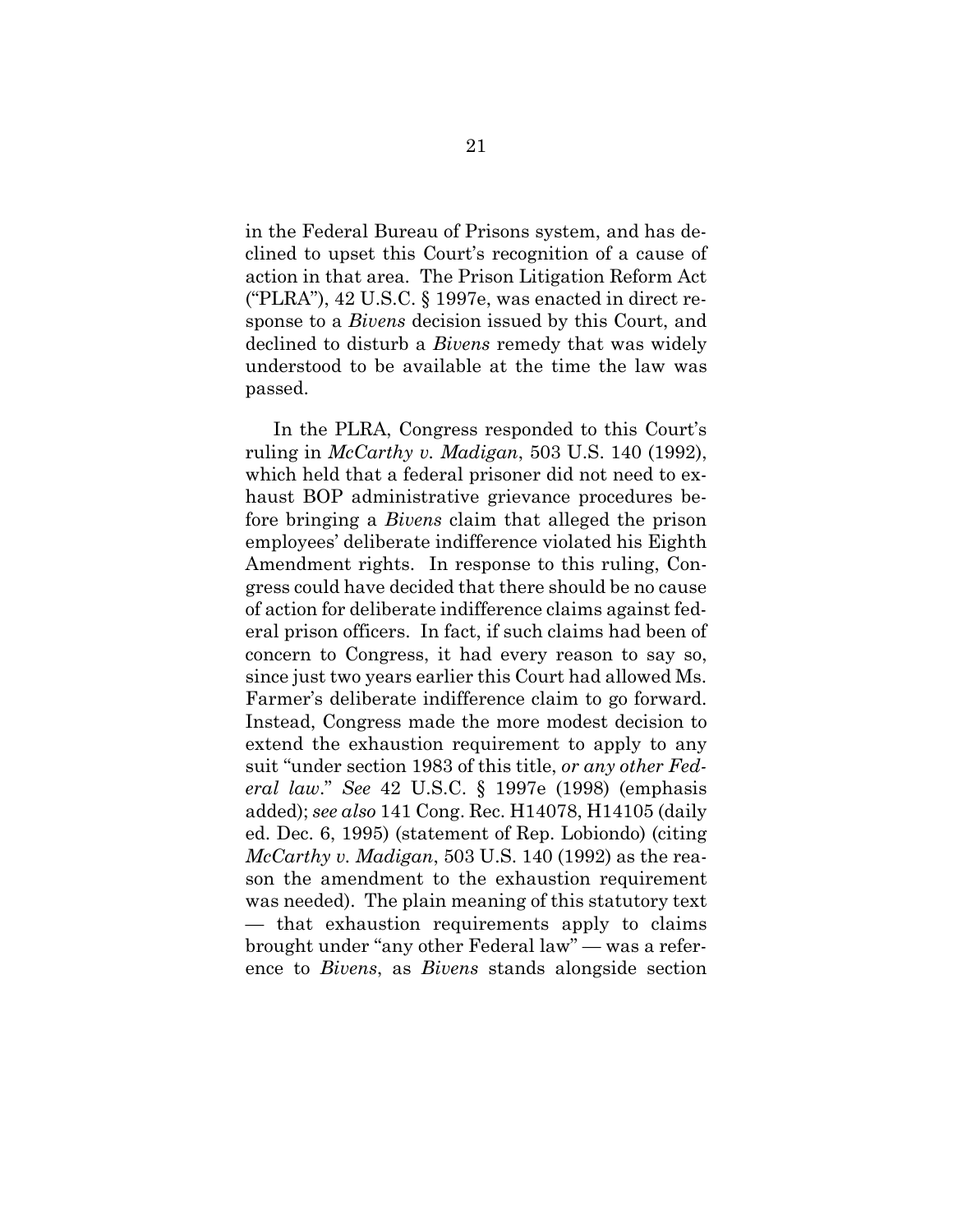<span id="page-27-3"></span>1983 as the cause of action for constitutional claims by prisoners. *See* 42 U.S.C. § 1997e(a).

The text of the PLRA thus reflects Congress's understanding that a *Bivens* remedy would be available for core *Bivens* claims asserting violations of constitutional rights by federal prisoners. When the PLRA was passed, this Court had already recognized claims in both *Bivens* and *Carlson*. And only two years before the 1996 Act, this Court allowed a claim for deliberate indifference to the risk of sexual assault to proceed in *Farmer v. Brennan*, 511 U.S. 825 (1994). This Court "assume[s] that Congress is aware of existing law when it passes legislation." *Miles v. Apex Marine Corp.*, 498 U.S. 19, 32 (1990).<sup>3</sup>

<span id="page-27-1"></span>This Court's precedent further confirms that the PLRA governs the procedures for bringing traditional *Bivens* claims and left those claims intact when the procedural requirements are met. In *Porter v. Nussle*,

<span id="page-27-2"></span>l

<span id="page-27-4"></span><span id="page-27-0"></span><sup>3</sup> Legislative history is not necessary to reach this conclusion, but it confirms that Congress was aware of existing *Bivens* claims and chose to regulate procedures for bringing the claims, rather than abolish the claims altogether. *See* 141 Cong. Rec. H14078, H14105 (daily ed. Dec. 6, 1995) (statement of Rep. Lobiondo) ("An exhaustion requirement [as imposed by the PLRA] would aid in deterring frivolous claims: by raising the cost, in time/money terms, of pursuing a Bivens action, only those claims with a greater probability/magnitude of success, would, presumably, proceed."); *id.* (observing that the "real problem" was the *McCarthy* decision "that an inmate need not exhaust the administrative remedies available prior to proceeding with a Bivens action for money damages only"); *see also* 142 Cong. Rec. S2298–99 (daily ed. Mar. 19, 1996) (statement of AAG Schmidt) (observing that "meaningful redress" must remain for Eighth Amendment violations based on unconstitutional prison conditions, such as "deliberate indifference to serious medical needs" and "preventable rape")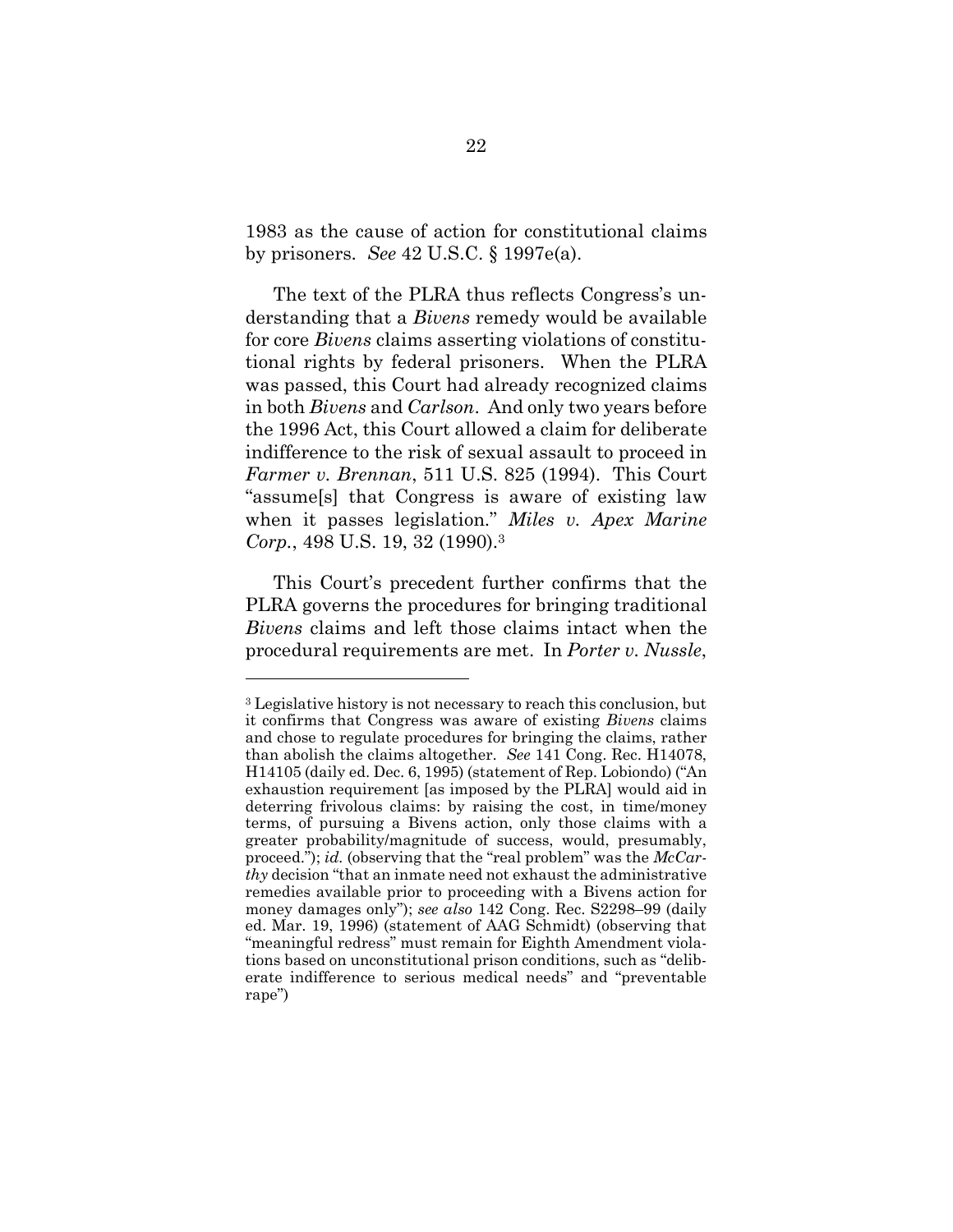534 U.S. 516, 524 (2002), this Court interpreted the PLRA to require that "federal prisoners suing under *Bivens v. Six Unknown Fed. Narcotics Agents*, 403 U.S. 388 (1971), must first exhaust inmate grievance procedures." In legislating on whether a prisoner must exhaust prison remedies before bringing a *Bivens* action, Congress cannot possibly have intended such remedies to displace a *Bivens* action. In short, Congress pre-supposed that *Bivens* actions would be available for core *Bivens* claims by federal prisoners when it enacted the PLRA.

<span id="page-28-0"></span>Similarly, Congress pre-supposed that the historical core of *Bivens* would remain available when addressing the Federal Tort Claims Act ("FTCA"). An amendment to the FTCA known as the Westfall Act provides immunity to federal employees for certain tort claims that arise when federal employees act within the scope of their employment by making a claim against the United States the exclusive remedy for such a claim. 28 U.S.C.  $\S 2679(b)(1)$  ("Any other civil action or proceeding for money damages arising out of or relating to the same subject matter against the employee or the employee's estate is precluded without regard to when the act or omission occurred."). The statute provides an exception, however, for constitutional claims against federal officers. The FTCA explicitly states it is not the exclusive remedy for civil actions against government employees "for a violation of the Constitution of the United States." *Id.*  § 2679(b)(2). Again, it is clear what Congress was talking about — a cause of action against federal employees for a violation of the Constitution is a *Bivens* action. The statute thus reflects a decision that fed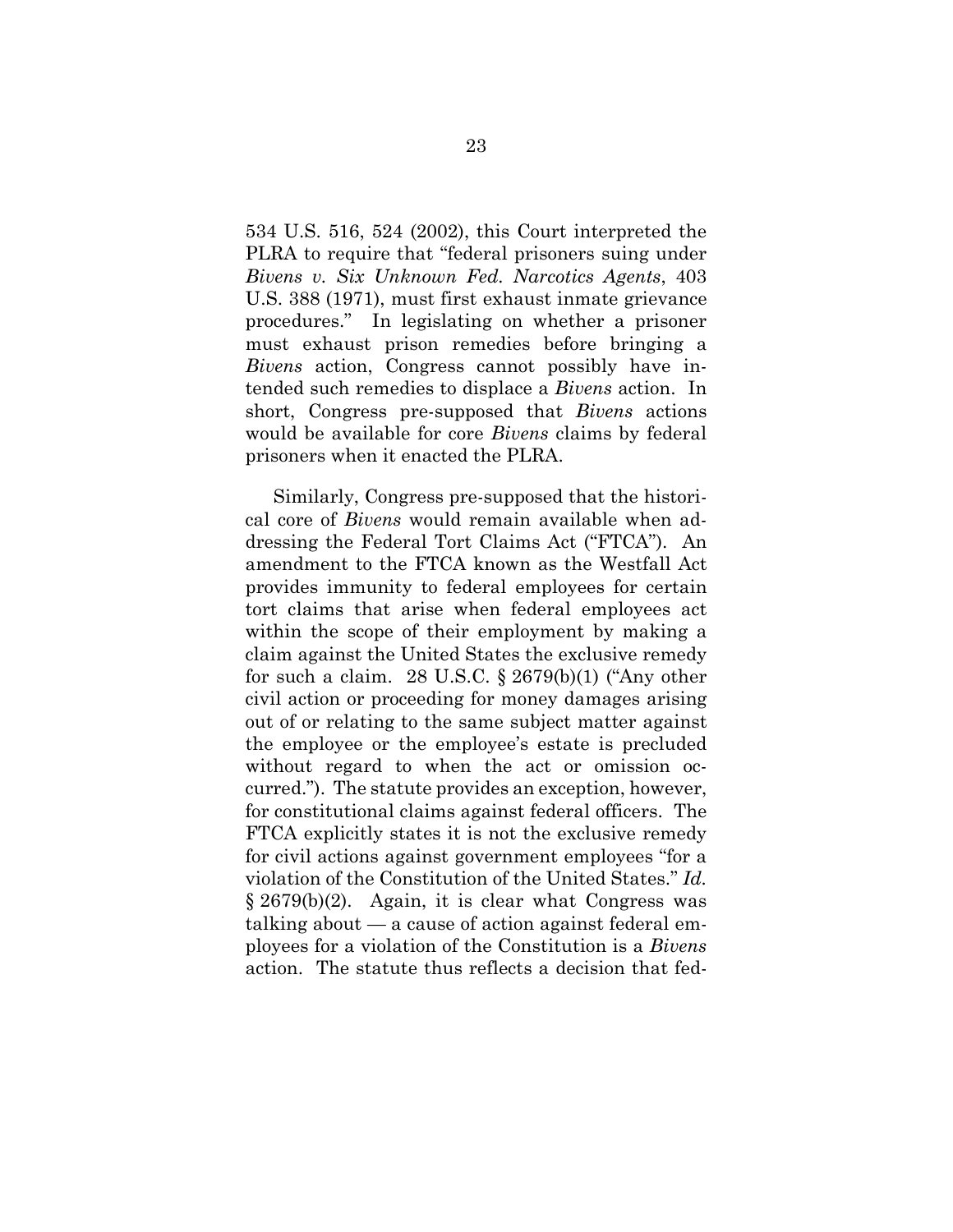eral inmates would still be able to bring suit if individual prison officers violated their constitutional rights.<sup>4</sup>

In discussing the FTCA, Petitioner speculates about policy judgments Congress might have made, but ignores the statutory text that expressly recognizes that suits may proceed against federal employees for constitutional claims. *See* Pet. Br. 20–23. The text of the FTCA does not provide any basis to suggest that Congress sought to displace *Bivens* remedies through the FTCA. To the contrary, the text of the statute shows that Congress took the availability of *Bivens* remedies for granted and deliberately *declined* to make the FTCA the exclusive remedy in such cases.

In fact, the availability of *Bivens* actions was a core component of the system Congress created in the Westfall Act to regulate federal officer negligence and misconduct. At the time *Bivens* was decided, the constitutional claim that this Court recognized supplemented the possibility of a state law tort action against a federal law enforcement officer who had violated an individual's constitutional rights. *See Bivens v. Six Unknown Named Agents of Federal Bureau of Narcotics*, 403 U.S. 388, 392–95 (1971) (comparing scope of state tort law and Fourth Amendment

l

<sup>4</sup> The legislative history is again unnecessary to reach this conclusion, but again confirms that Congress intended for the FTCA to be a "*counterpart* to the *Bivens* case and its progen[y]" as it waives sovereign immunity to make the federal government "independently liable" for the same type of conduct that *Bivens* "imposes liability upon the individual Government officials involved." *Carlson*, 446 U.S. at 20 (quoting S. Rep. No. 93-588 p. 3 (1973)).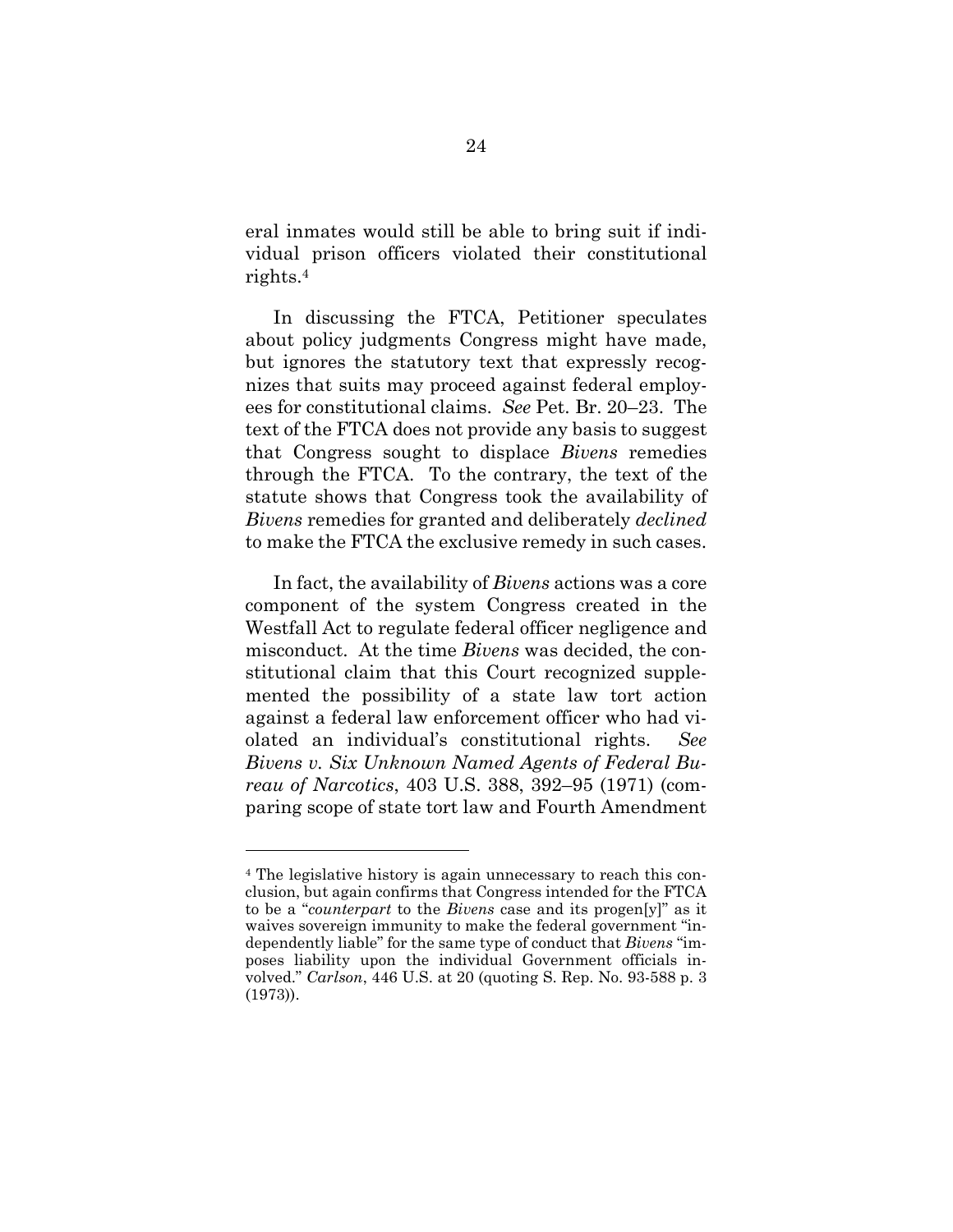in determining state tort law alone inadequate). Congress subsequently created immunity for federal officers from such state tort actions in the Westfall Act, relying on the *Bivens* actions this Court had already recognized for such circumstances. In other words, when Congress conferred immunity from state law claims that had long been available against rogue federal officers, it understood that a federal constitutional remedy would take the place of state law — not that victims of constitutional violations in domestic law enforcement would be left without recourse. It would be inconsistent with the separation-of-powers considerations central to the *Abbasi* inquiry to upset the balance struck by Congress in reliance on the existence of a cause of action at the historical core of *Bivens*.

#### **CONCLUSION**

<span id="page-30-0"></span>For the foregoing reasons, *amici* respectfully submit that the Court should take care to limit the scope of its ruling to the precise claims against federal immigration officers presented in this case. The Court declined to grant certiorari on the question of whether the historical core of *Bivens* claims should be reconsidered. The Court should avoid inadvertently casting doubt on the continued viability of *Bivens* claims against line-level law enforcement officers operating in a wholly domestic context. Instead, it should remind lower courts of what it said in *Abbasi*: in a limited but important set of cases, *Bivens* still has a role to play.